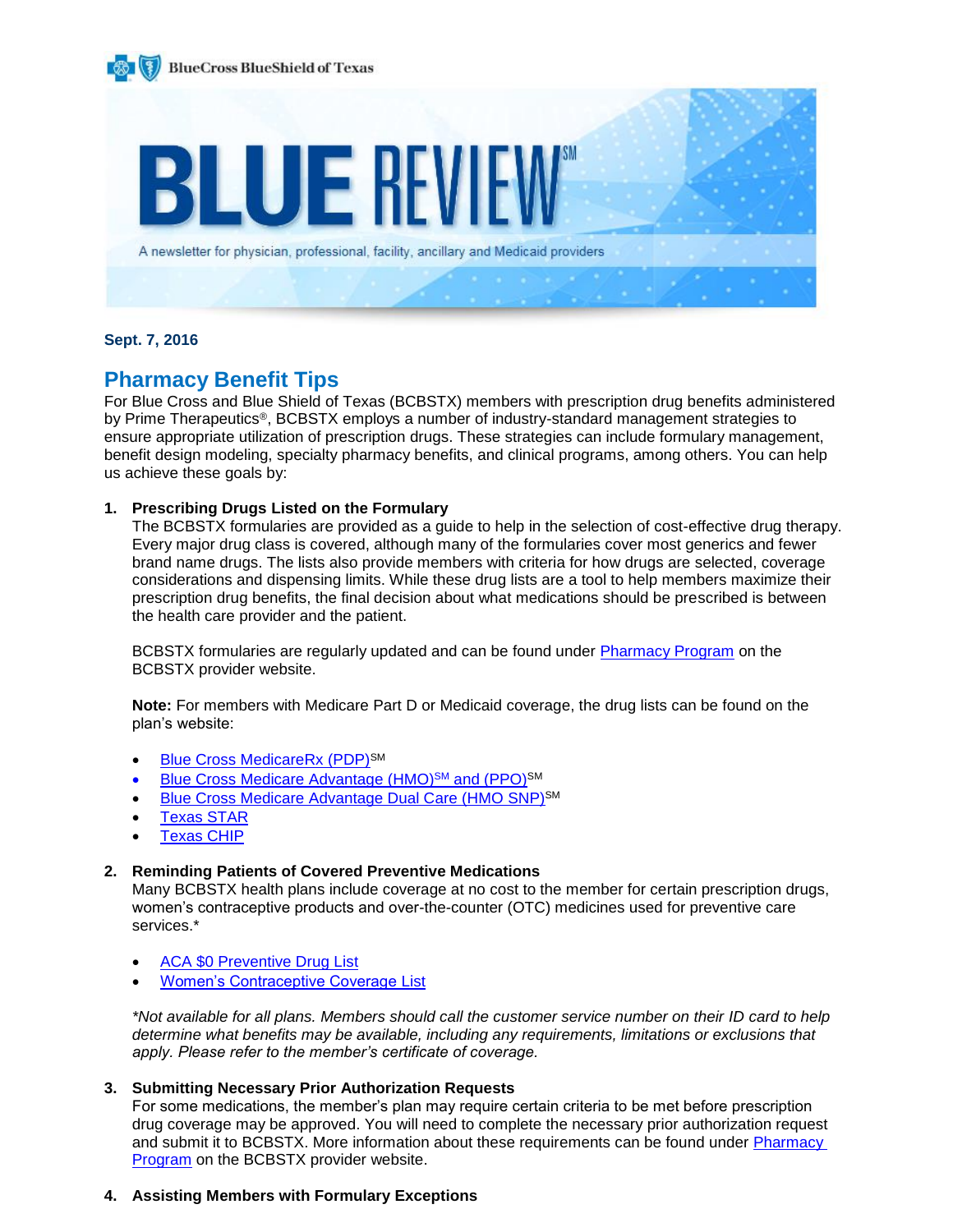If the medication you wish to prescribe is not on your patient's drug or the preventive care lists, a formulary exception can be requested. You can call the customer service number on the member's ID card to start the process, or complete the [form online.](https://www.myprime.com/en/coverage-exception-form.html)

Visit the [Pharmacy Program](http://www.bcbstx.com/provider/pharmacy/index.html) section of our website for more information.

*Prime Therapeutics, LLC, is a pharmacy benefit management company. BCBSTX contracts with Prime to provide pharmacy benefit management, prescription home delivery and specialty pharmacy services. BCBSTX, as well as several independent Blue Cross and Blue Shield Plans, has an ownership interest in Prime.* 

*The information mentioned here is for informational purposes only and is not a substitute for the independent medical judgment of a physician. Physicians are to exercise their own medical judgment. Pharmacy benefits and limits are subject to the terms set forth in the member's certificate of coverage which may vary from the limits set forth above. The listing of any particular drug or classification of drugs is not a guarantee of benefits. Members should refer to their certificate of coverage for more details, including benefits, limitations and exclusions. Regardless of benefits, the final decision about any medication is between the member and their health care provider.*

**---------------------------------------------------------------------------------------------------------------------------------**

# **iExchange® Now Accepts Electronic Medical Record Attachments**

Blue Cross and Blue Shield Texas (BCBSTX) is pleased to announce that enhancements have been made to iExchange, our online tool that supports online benefit preauthorization requests for inpatient admissions, medical, behavioral health and clinical pharmacy services. Effective Sept. 1, 2016, iExchange now accepts electronic medical record attachments when necessary in support of benefit preauthorization requests. Electronic medical record documentation may also be submitted via iExchange for predetermination of benefit requests. With these enhancements, iExchange offers providers and facilities a secure, online alternative to faxing their patients' protected health information.

**Join us for an iExchange webinar!** Do you have questions? Would you like training on how to use iExchange? We welcome the opportunity to share more information about iExchange with you and your staff. Our webinars spotlight recent enhancements, as well as navigation tips and key features of the online tool. For [iExchange](http://www.bcbstx.com/provider/tools/iexchange_index.html) webinar dates, times and online registration, visit iExchange on BCBSTX's provider website.

**Not enrolled for iExchange? Sign up now.** iExchange is accessible to independently contracted physicians, professional providers, facility and ancillary providers who are participating in the various health benefit products offered by BCBSTX. For details and to sign up online, refer to [iExchange](http://www.bcbstx.com/provider/tools/iexchange.html) on BCBSTX's provider website.

As a reminder, it is important to check eligibility and benefits prior to rendering services. This step will help you determine if benefit preauthorization is required for a particular member. For additional information, such as definitions and links to helpful resources, refer to the [Eligibility and Benefits](http://www.bcbstx.com/provider/claims/eligibility_and_benefits.html) secti[on](http://www.bcbstx.com/provider) on BCBSTX's provider website.

*Please note that verification of eligibility and benefits, and/or the fact that a service or treatment has been preauthorized or predetermined for benefits is not a guarantee of payment. Benefits will be determined once a claim is received and will be based upon, among other things, the member's eligibility and the terms of the member's certificate of coverage applicable on the date services were rendered. If you have questions, contact the number on the member's ID card.*

**---------------------------------------------------------------------------------------------------------------------------------**

# **CDC Guidelines for Prescribing Opioids for Chronic Pain**

**Part 3 of a 3-part series describing the new CDC guidelines for prescribing opioids. Part 1 and 2 were previously published.**

In March of 2016, the Centers for Disease Control and Prevention (CDC) issued new recommendations for prescribing opioid medications for chronic pain, excluding reasons for cancer, palliative and end-of-life care.<sup>1</sup> These recommendations were in response to an increased need for provider education due to a nationwide epidemic of opioid overdose and opioid-use disorder.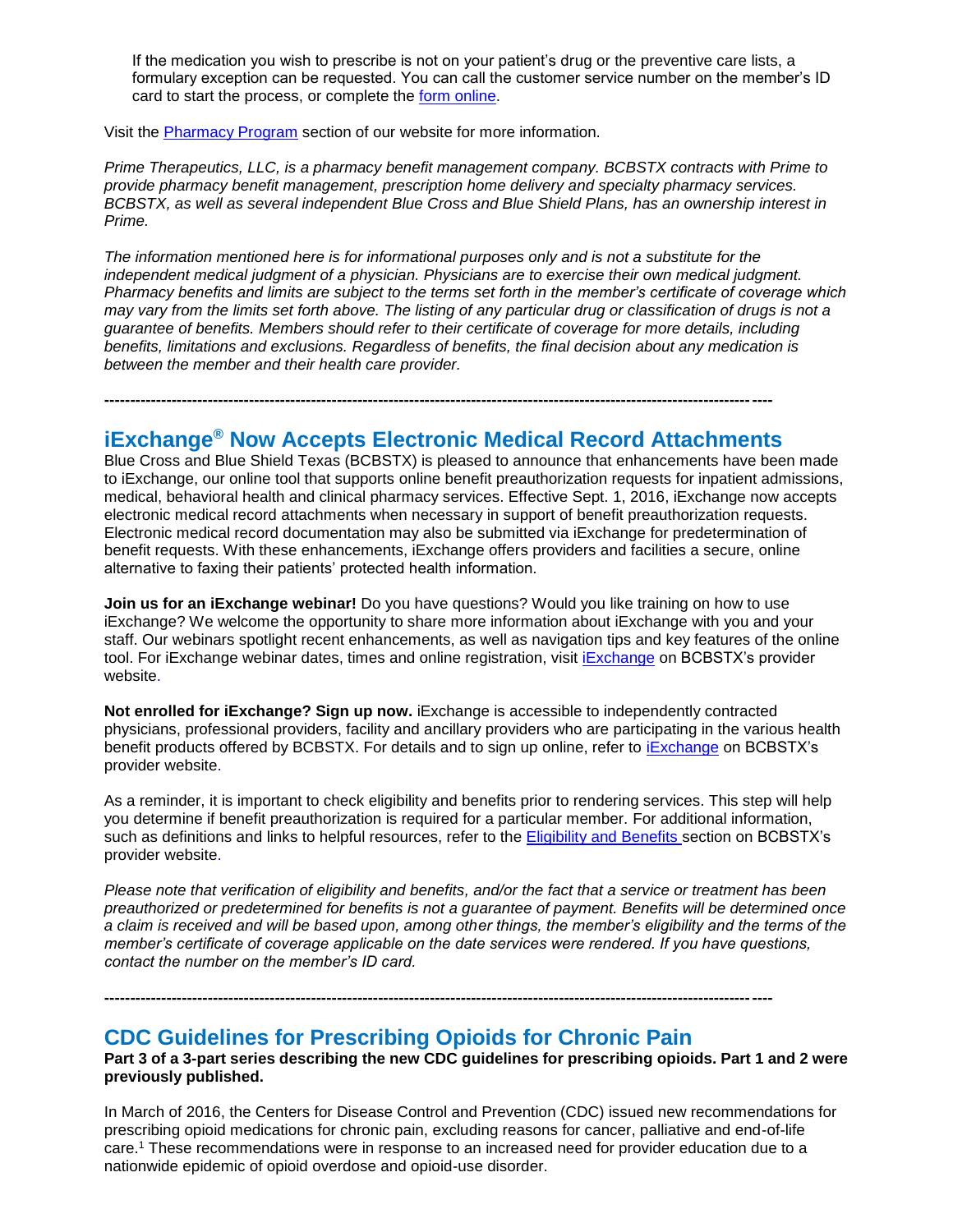# **The CDC has developed 12 recommendations, grouped into three areas of consideration:**

- Determining when to initiate or continue opioids for chronic pain
- Opioid selection, dosage, duration, follow-up and discontinuation
- Assessing risk and addressing harms of opioid use

The first (Blue Review June 2016) and second (Blue Review August 2016) areas of consideration were discussed previously. The third area of consideration – assessing risk and addressing harms of opioid use – is described below.

# **Assessing Risk and Addressing Harms of Opioid Use**

- 1. Before starting opioid therapy and during treatment, providers should assess the risk for opioid-related harms. Providers should evaluate strategies, such as offering naloxone, if there is an increased risk of opioid overdose due to history of overdose, high opioid dosages or concurrent benzodiazepine use.
	- Special populations that may be at higher risk of opioid related harms include: patients with sleepdisordered breathing (including sleep apnea), pregnant women, patients with renal or hepatic insufficiency, patients aged 65 years or older, patients with mental health conditions, patients with substance abuse disorder and patients with prior nonfatal overdose.
	- Naloxone, an opioid antagonist that can reverse severe respiratory depression, can save lives if used properly for opioid overdose. Friends and family who administer naloxone must be properly trained. Experts agree that providers should consider offering naloxone when prescribing opioids to patients at increased risk of opioid overdose, including patients with a history of overdose, substance abuse disorder or taking benzodiazepines with opioids. Resources for prescribing naloxone in a primary care setting can be found through *Prescribe to Prevent* at [prescribetoprevent.org.](http://prescribetoprevent.org/)
- 2. Providers should utilize state prescription drug monitoring program (PDMP) data and assess patient opioid history to determine whether or not there are any dangerous drug combinations occurring or if the patient is receiving unsafe quantities of controlled substances.
	- PDMPs are state-based databases that collect information on controlled prescription drugs dispensed by pharmacies and in some cases by dispensing physicians. The Texas Prescription Monitoring Program is located at [TexasPATX.com.](https://www.texaspatx.com/Login.aspx?ReturnUrl=%2fdefault.aspx)
	- Before an opioid prescription is written and dispensed, providers and pharmacists should review PDMP data to see if the patient is receiving high total opioid dosages or dangerous combinations that put the patient at risk for overdose.
- 3. Before starting opioid treatment, providers should use urine drug testing to assess whether or not the patient is already on controlled or illicit substances. The provider may want to consider urine testing at least annually as well.
	- Opioid pain medications in combination with other opioid pain medications, benzodiazepines or illicit substances can put the patient at increased risk of overdose and opioid related harms. Urine drug tests can provide information that the patient does not provide and can help detect drug seeking behaviors.
	- Providers can use urine drug test results to help with patient safety by tapering or discontinuing opioids if the member is at risk of opioid use disorder, offering naloxone or referring for behavioral treatment for substance use disorder.
- 4. As much as possible, providers should avoid prescribing opioid pain medication and benzodiazepines concurrently.
	- Concurrent benzodiazepine and opioid use can cause central nervous system and respiratory depression.
	- If opioid treatment is needed, providers should taper benzodiazepines gradually to prevent rebound side effects.
- 5. For patients with opioid use disorder, providers should offer to help with evidence-based treatment, such as medication-assisted treatment with buprenorphine or methadone combined with behavioral therapies.
	- Clinical evidence has found that opioid dependence in primary care settings is between three and 26 percent among patients with chronic pain on opioid therapy.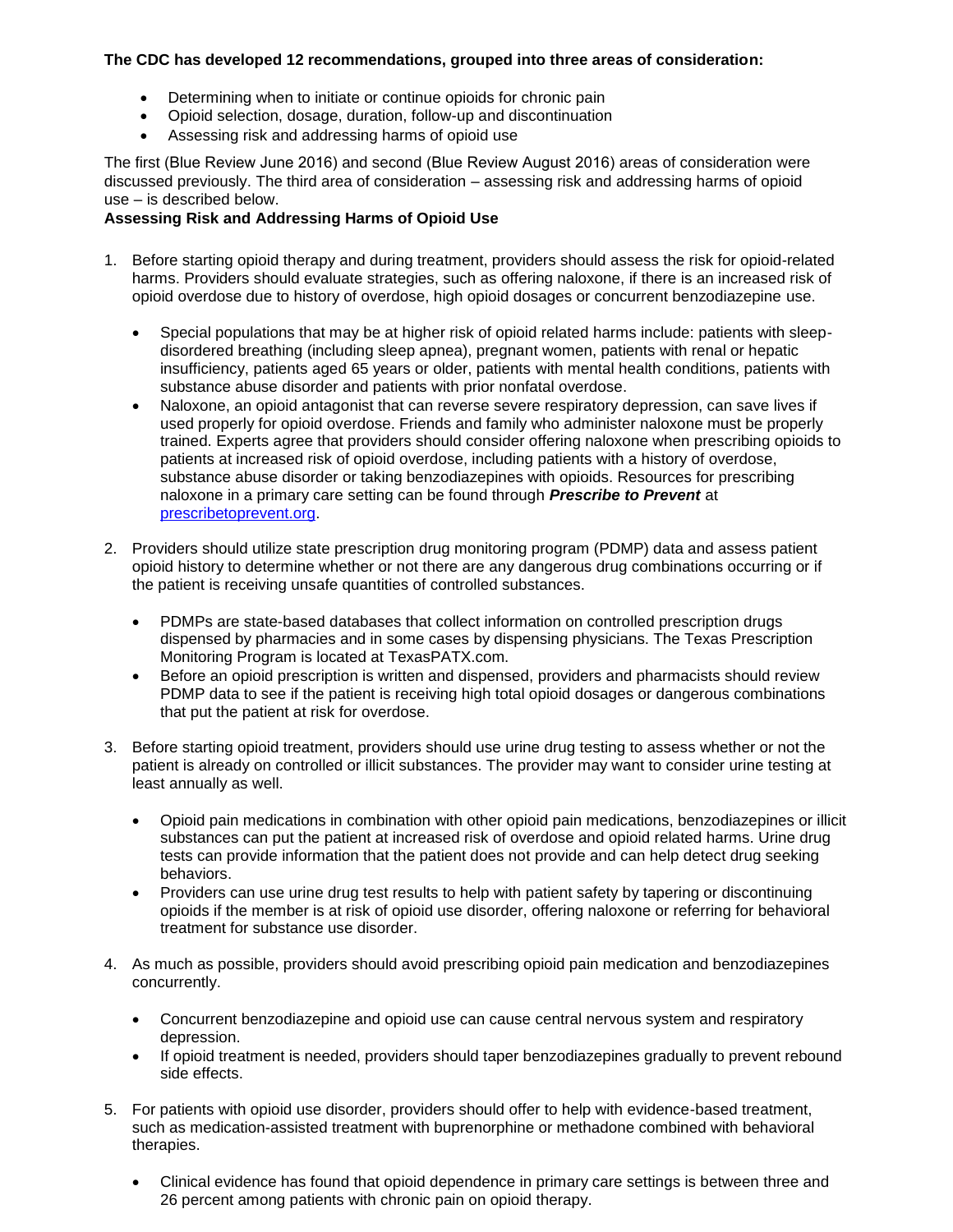- Contextual evidence has found opioid agonist or partial agonist treatment with methadone maintenance therapy or buprenorphine may be helpful in preventing relapse in patients with opioid use disorder. Behavioral therapy with medication treatment is also recommended by clinical practice guidelines.
- Physicians must be certified to provide buprenorphine in an office-based setting. Physicians can receive training to receive a waiver from the Substance Abuse and Mental Health Services Administration.

<sup>1</sup>Dowell D, Haegerich TM, Chou R. CDC Guideline for Prescribing Opioids for Chronic Pain- United States, 2016. MMWR Recomm Rep 2016; 65:1-49. DOI: [http://dx.doi.org/10.15585/mmwr.rr6501e1.](http://dx.doi.org/10.15585/mmwr.rr6501e1)

*The information mentioned here is for informational purposes only and is not a substitute for the independent medical judgment of a physician. Members should refer to their certificate of coverage for more details, including benefits, limitations and exclusions. Regardless of benefits, the final decision about any medication is between the member and their health care provider.*

# **Online Claim Status Available: Availity**® **Claim Research Tool**

**---------------------------------------------------------------------------------------------------------------------------------**

As a reminder, **as of July 13, 2015**, Blue Cross Blue Shield of Texas (BCBSTX) Customer Service no longer assists with general claim status inquiries. BCBSTX supports electronic options as the most convenient, efficient and secure method of requesting claim status information for providers, health care professionals and billing agencies. Utilizing the Availity Claim Research Tool (CRT) provides expanded detailed status that will help expedite your patient account reconciliation process.

The CRT offers real-time claim status, along with better denial descriptions. This online tool allows you to search for claims by patient ID, group number and date of service, or by a specific claim number, also known as a Document Control Number (DCN). The CRT also enables you to check the status of multiple claims in one view.

BCBSTX hosts complimentary **Back to Basics: Availity 101** webinars for providers to learn how to use the electronic tools to their fullest potential. You are invited to register for an upcoming webinar on the BCBSTX provider website.

For additional information, refer to the [CRT Tip Sheet.](http://www.bcbstx.com/provider/pdf/cir_tip_sheet.pdf) You must be registered with Availity to utilize the CRT. For registration information visit availity.com, or contact Availity Client Services at 1-800-AVAILITY (1- 800-282-4548).

*Availity is a trademark of Availity, L.L.C., a separate company that operates a health information network to provide electronic information exchange services to medical professionals. Availity provides administrative services to BCBSTX. BCBSTX makes no endorsement, representations or warranties regarding any products or services offered by third party vendors such as Availity. If you have any questions about the products or services offered by such vendors, you should contact the vendor(s) directly.*

**---------------------------------------------------------------------------------------------------------------------------------**

# **Medicare Marketing Guidelines for Providers**

The 2017 Centers for Medicare & Medicaid Services (CMS) Annual Election Period for beneficiaries is fast approaching. For those providers who have contracted with Blue Cross and Blue Shield of Texas (BCBSTX) to provide services to our Blue Cross Medicare Advantage (HMO)<sup>SM</sup> or Blue Cross Medicare Advantage (PPO)SM members, it's important to keep in mind the rules established by CMS when marketing to potential new members.

You may not be planning specific marketing activities, but what if a patient asks for information or advice? **Remaining neutral when assisting with enrollment decisions is essential.** See below for a partial listing of additional "Dos" and "Don'ts" for contracted providers, as specified within the CMS Medicare Marketing Guidelines (MMG) for contract year 2017 (excerpted from the section on Provider-based Activities):

| DO:                                                                                        | DON'T:                                                                                           |
|--------------------------------------------------------------------------------------------|--------------------------------------------------------------------------------------------------|
| Provide the names of Plans/Part D sponsors<br>with which [you] contract and/or participate | Accept Medicare enrollment applications                                                          |
| (see MMG section 70.11.2 for additional                                                    | Make phone calls or direct, urge or attempt to<br>persuade beneficiaries to enroll in a specific |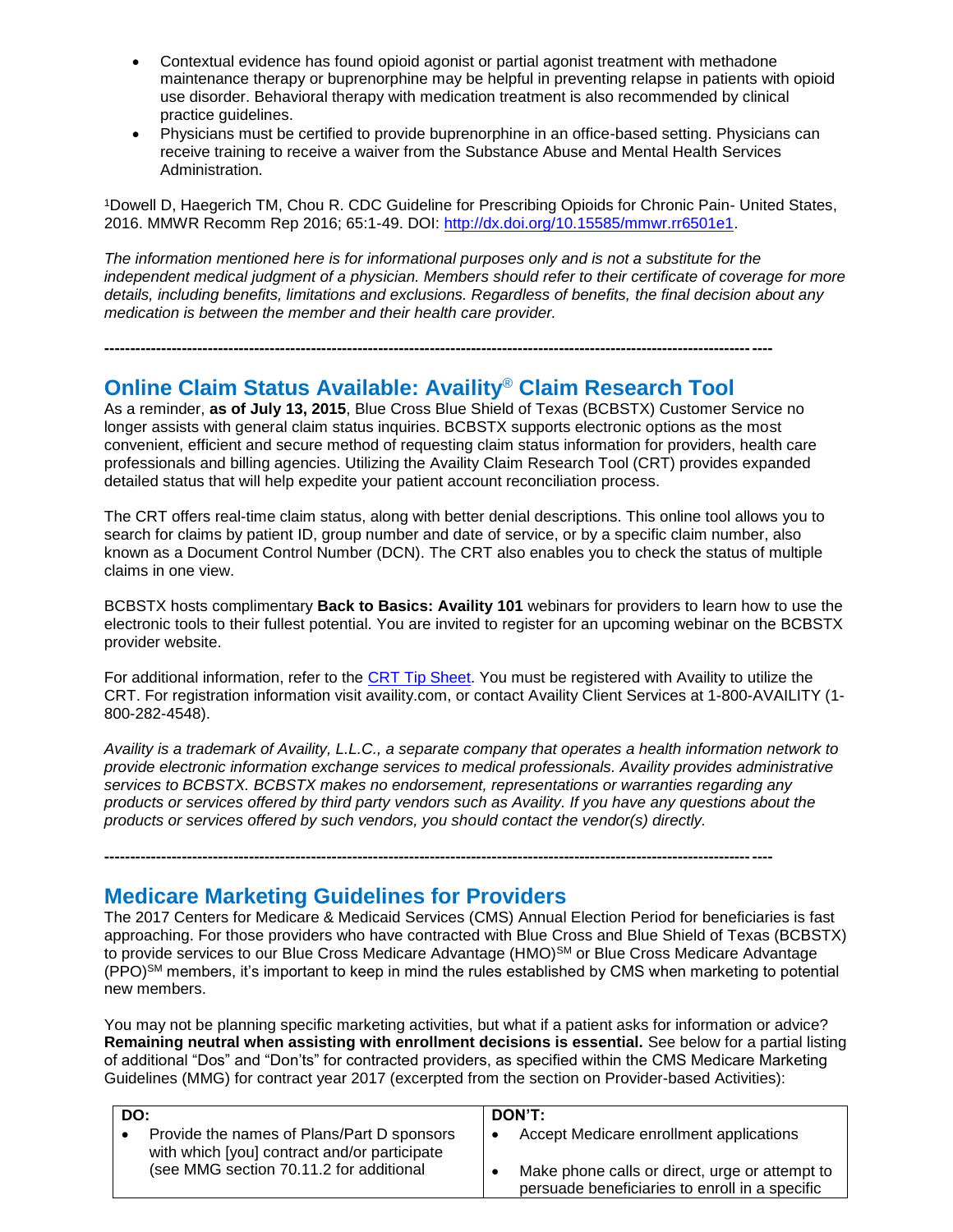|           | information on provider affiliation)                                                                                                                                                                                                        | plan based on financial or any other interests<br>of the provider                                  |
|-----------|---------------------------------------------------------------------------------------------------------------------------------------------------------------------------------------------------------------------------------------------|----------------------------------------------------------------------------------------------------|
|           | Provide information and assistance in applying<br>for the LIS*                                                                                                                                                                              | Mail marketing materials on behalf of<br>٠<br>Plans/Part D Sponsors                                |
| $\bullet$ | Make available and/or distribute plan<br>marketing materials in common areas                                                                                                                                                                | Offer inducements (e.g., free health<br>screenings, cash, etc.) to persuade                        |
|           | Refer [your] patients to other sources of<br>information, such as SHIPs** plan marketing<br>representatives, [the] State Medicaid Office,                                                                                                   | beneficiaries to enroll in a particular plan or<br>organization                                    |
|           | local Social Security Office, CMS' website at<br>medicare.gov or 800-MEDICARE                                                                                                                                                               | Accept compensation directly or indirectly<br>$\bullet$<br>from the plan for enrollment activities |
| ٠         | Share information with patients from CMS'<br>website, including the 'Medicare and You'<br>Handbook or 'Medicare Options Compare'<br>(from medicare.gov), or other documents that<br>were written by or previously approved by<br><b>CMS</b> | Distribute materials/applications within an<br>٠<br>exam room setting                              |

The above list provides just a sampling of important points for your convenience. For a more in-depth review of the guidelines that are applicable to providers, please refer to the [Provider Medicare Marketing](http://www.bcbstx.com/provider/pdf/medicare_marketing_guidelines.pdf)  [Guidelines](http://www.bcbstx.com/provider/pdf/medicare_marketing_guidelines.pdf) excerpt.

If you have questions about these guidelines or are planning marketing activities, please refer to the [Managed Care Marketing](https://www.cms.gov/Medicare/Health-Plans/ManagedCareMarketing/index.html) page on CMS' website.

**---------------------------------------------------------------------------------------------------------------------------------**

\*LIS refers to low-income subsidy

\*\*SHIPs are Senior Health Insurance Assistance Programs

*This material is provided for informational purposes only and is not the provision of legal advice. If you have any legal questions with respect to CMS rules or regulations, you should seek the advice of legal counsel.* 

# **Implantable Device Vs. Medical Supply/Material**

The National Uniform Billing Committee's (NUBC) definitions of implants are:

- Revenue Code 274 Prosthetic/orthotic devices
- Revenue Code 275 Pacemaker
- Revenue Code 278 Other Implants

An **implantable device** is that which is implanted, such as a piece of tissue, a tooth, a pellet of medicine, or a tube or needle containing radioactive substance, a graft or an insert. Also included are liquid and solid plastic materials used to augment tissues, or to fill in areas traumatically or surgically removed. Also included is an object or material partially or totally inserted or grafted into the body for prosthetic, therapeutic or diagnostic purposes.

Examples of other implants reported under revenue code 278 include stents, artificial joints, shunts, grafts, pins, plates, screws, anchors and radioactive seeds (not an all-inclusive list).

Supplies that are not implantable should be submitted as **supply charges**. In conjunction, a device is not a "material or supply furnished incident to a service." Items used as routine supplies should not be submitted as an implant.

Guide wires, catheters and clips that are used during surgery, but do not remain in the body, are used the same way as an instrument and are not "implanted" should not be submitted as an implant.

Additional reference and definition of implantable devices, supplies and materials can be located in the UB04 Editor and the website of the implantable device's manufacturer.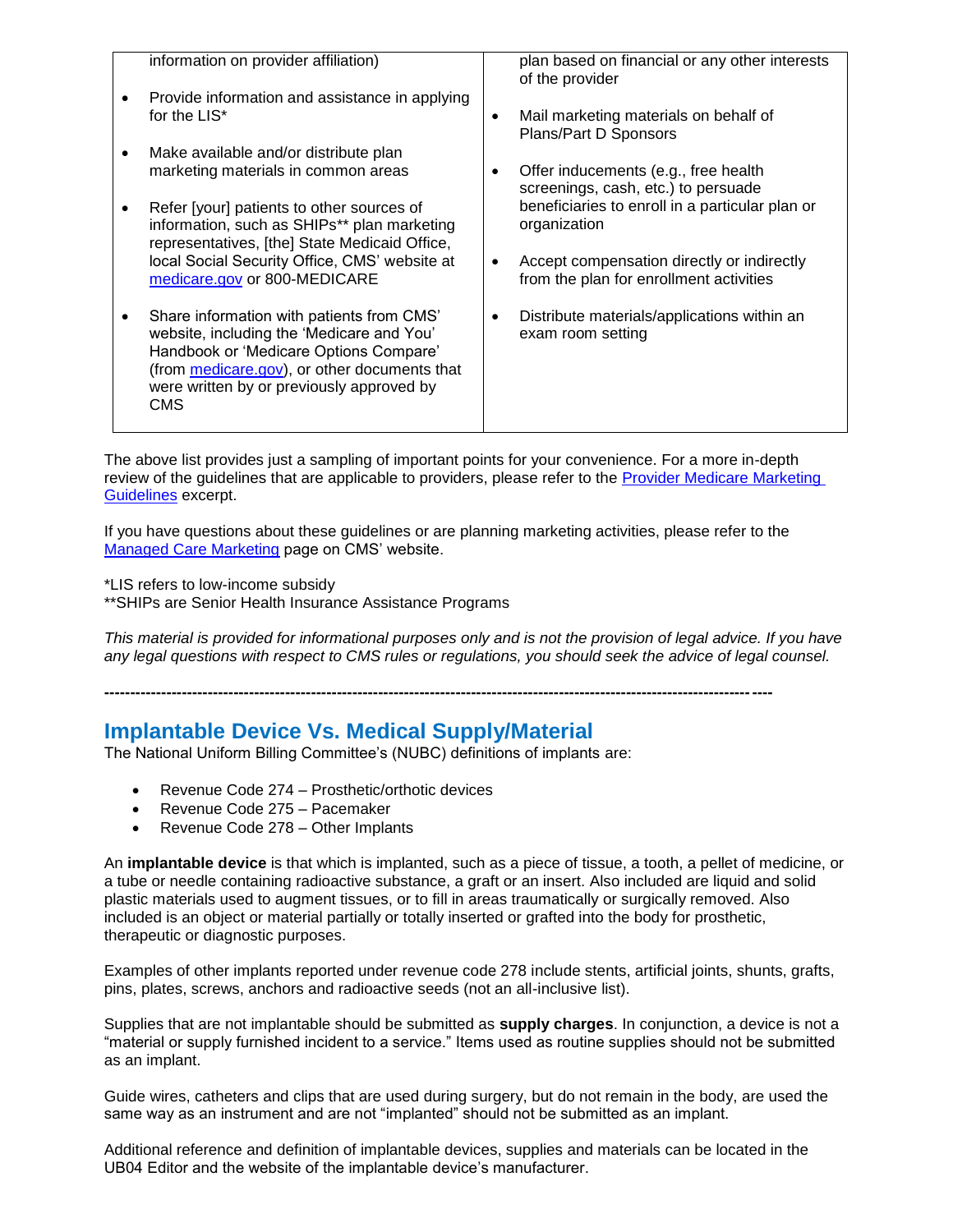# **Preventing Falls at Home**

As we age, we want to live in the comfort and security of our own homes for as long as possible. Luckily, we can make simple changes at home to help prevent falls.

Staying healthy and strong is important to preventing falls. Stay active! Spending time with friends and family, participating in hobbies and exercising regularly can help keep the mind and body healthy.

**---------------------------------------------------------------------------------------------------------------------------------**

# **Here are some key ways to prevent falls:**

- **Bathrooms:** Install grab bars in the shower or tub. They make it easier to get in and out safely. A night light provides additional lighting.
- **Stairs:** Install lights over stairs, steps and landings to make your home brighter. Remove items from the stairs to keep the area clutter free. Provide handrails on both sides of the stairs from top to bottom.
- **Bedrooms and Hallways:** Adding night lights can help brighten the way. Tape down area rugs; better yet, consider not using them.
- **Vision:** Have your vision checked regularly.
- **Convenience:** Keep items you use a lot in cabinets or drawers that are in easy reach.

# **Resource:** [Centers for Disease Control and Prevention](http://www.cdc.gov/homeandrecreationalsafety/falls/adultfalls.html)

**---------------------------------------------------------------------------------------------------------------------------------**

# **Health Information and Vulnerable Populations: Q&A With Dr. Esteban Lopez**

Efforts to make health care accessible and effective face special challenges among those with low-income, people whose first language isn't English and the uninsured. In this [interview](http://links.mkt2527.com/ctt?kn=15&ms=OTQ1Nzk3NAS2&r=MTU1NDQ1OTc3MTUwS0&b=0&j=MTAwMDE2OTU0MwS2&mt=1&rt=0) with the health care consulting firm Oliver Wyman Health, Dr. Esteban Lopez, Blue Cross and Blue Shield of Texas Chief Medical Officer & Market President, Southwest Texas, explains how community engagement, careful attention to language and cultural differences, and tailored approaches to delivery of care can help overcome those challenges.

**---------------------------------------------------------------------------------------------------------------------------------**

# **Reminder: Pass-through Billing**

BCBSTX does not permit pass-through billing. Pass-through billing occurs when the ordering physician, professional provider or facility or ancillary provider requests and bills for a service, but the service is not performed by the ordering physician, professional provider or facility or ancillary provider.

# **The performing physician, professional provider or facility and ancillary provider should bill for these services unless otherwise approved by BCBSTX. BCBSTX does not consider the following scenarios to be pass-through billing:**

- The service of the performing physician, professional provider or facility and ancillary provider is performed at the place of service of the ordering provider and is billed by the ordering physician or professional provider.
- The service is provided by an employee of a physician, professional provider or facility and ancillary provider (physician assistant, surgical assistant, advanced nurse practitioner, clinical nurse specialist, certified nurse midwife or registered first assistant who is under the direct supervision of the ordering physician or professional provider) and the service is billed by the ordering physician or professional provider.

### **The following modifiers should be used by the supervising physician when he/she is billing for services rendered by a Physician Assistant (PA), Advanced Practice Nurse (APN) or Certified Registered Nurse First Assistant (CRNFA):**

 **AS modifier:** A physician should use this modifier when billing on behalf of a PA, APN or CRNFA for services provided when the aforementioned providers are acting as an assistant during surgery. (Modifier AS is to be used *ONLY* if they assist at surgery.)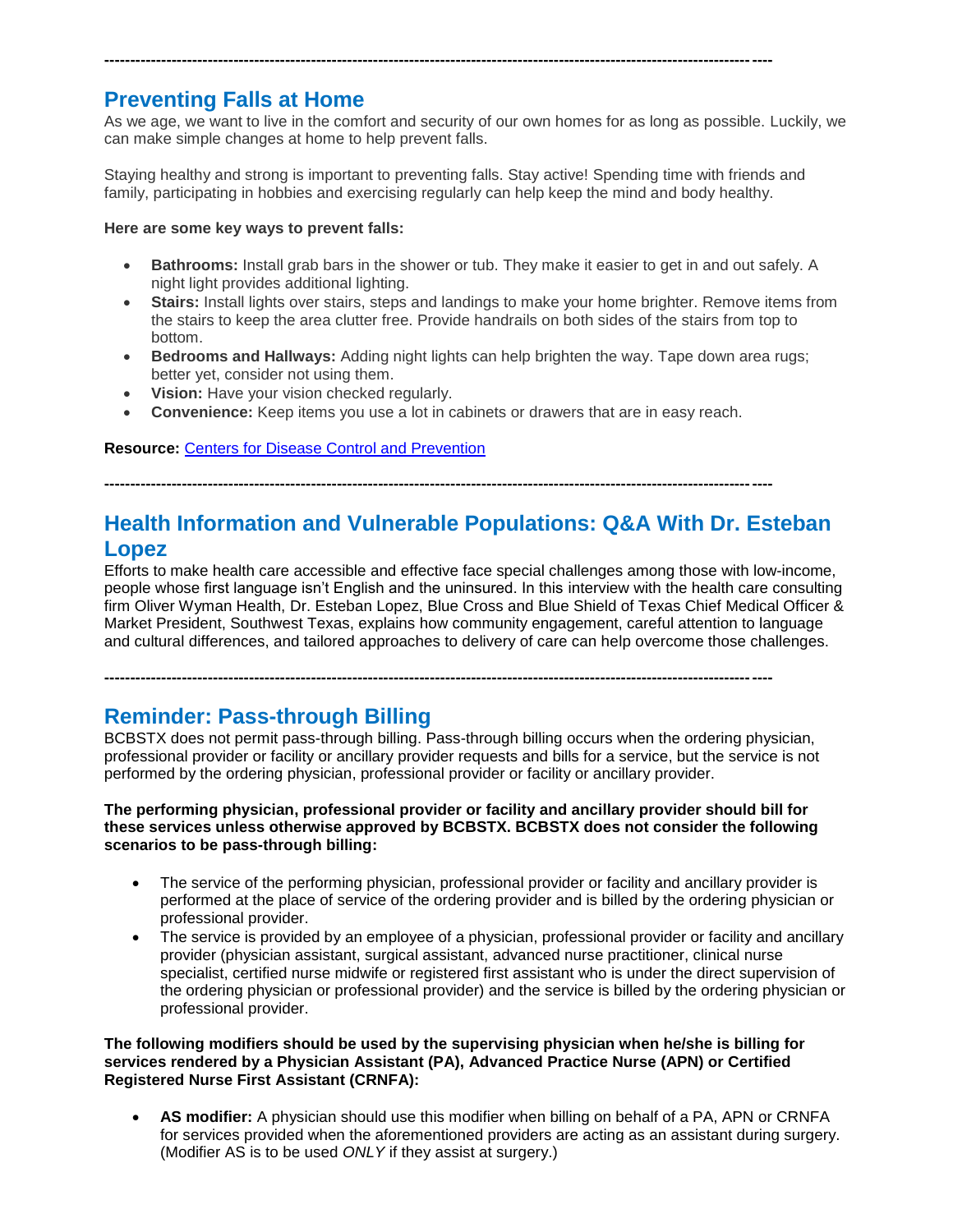**SA modifier:** A supervising physician should use this modifier when billing on behalf of a PA, APN or CRNFA for **non-surgical** services. (Modifier SA is used when the PA, APN, or CRNFA is assisting with any other procedure that *DOES NOT* include surgery.)

# **Reminder: New Preauthorization Requirements through eviCore**

**---------------------------------------------------------------------------------------------------------------------------------**

Blue Cross and Blue Shield of Texas (BCBSTX) has contracted with eviCore healthcare (eviCore), an independent specialty medical benefits management company, to provide Utilization Management services for new preauthorization requirements (outlined below).

Effective Oct. 3, 2016, eviCore will manage pre-service authorization for the following specialized clinical services:

- Molecular and genomic testing
- Radiation oncology for all outpatient and office services

These new preauthorization requirements apply to the **Blue Advantage HMOSM (and Blue Advantage PlusSM HMO product)** provider networks.

The updated **Blue Advantage HMO and Blue Advantage Plus HMO Preauthorization/Referral Requirements** list has been updated to include the **services listed above that require preauthorization through eviCore, for dates of service beginning Oct. 3, 2016**. The updated preauthorization list will be located on the provider website at [bcbstx.com/provider](http://www.bcbstx.com/provider/gri/index.html) under the Standards & Requirements tab and General Reimbursement Information section. Services performed without authorization may be denied for payment, and you may not seek reimbursement from members.

For all **other** services that require a referral and/or preauthorization, as noted on the Preauthorization/Referral Requirements list, you will continue to use iExchange®. iExchange is accessible to physicians, professional providers and facilities contracted with BCBSTX. For more information or to set up a new iExchange account, please go to [bcbstx.com/provider/tools/iexchange.html](https://www.bcbstx.com/provider/tools/iexchange_index.html).

BCBSTX and eviCore will be providing additional information in the coming weeks, on the provider website at [bcbstx.com/provider](https://www.bcbstx.com/provider/index.html) and in *Blue Review*, including:

- Training opportunities/webinars
- How to register with eviCore on their website
- eviCore phone and fax number

You may also contact your Network Management consultant for more information.

# **---------------------------------------------------------------------------------------------------------------------------------**

**Reminder: Use the Correct Place of Service Codes When Billing** Blue Cross and Blue Shield of Texas (BCBSTX) would like to remind all providers to bill with the correct,

"original place of service" codes when billing for all services. Billing with the valid place of service is very important and allows claims to be adjudicated more efficiently.

Patient [eligibility and benefits](https://www.bcbstx.com/provider/claims/eligibility_and_benefits.html) should be checked prior to every scheduled appointment. Eligibility and benefit quotes include membership validation, coverage status and other important information, such as applicable copayment, coinsurance and deductible amounts. It's strongly recommended that providers **ask to see the member's ID card for current information and photo ID** to guard against medical identity theft. When services may not be covered, members should be notified that they may be billed directly.

**---------------------------------------------------------------------------------------------------------------------------------**

# **Reminder: Pharmacy Program Updates: Quarterly Pharmacy Changes Effective July 1, 2016**

# **Drug List (Formulary) Changes**

Based on the availability of new prescription medications and the Prime's National Pharmacy and Therapeutics Committee's review of changes in the pharmaceuticals market, some revisions were made to the Blue Cross and Blue Shield of Texas (BCBSTX) **Standard drug list** and **Generics Plus drug list** that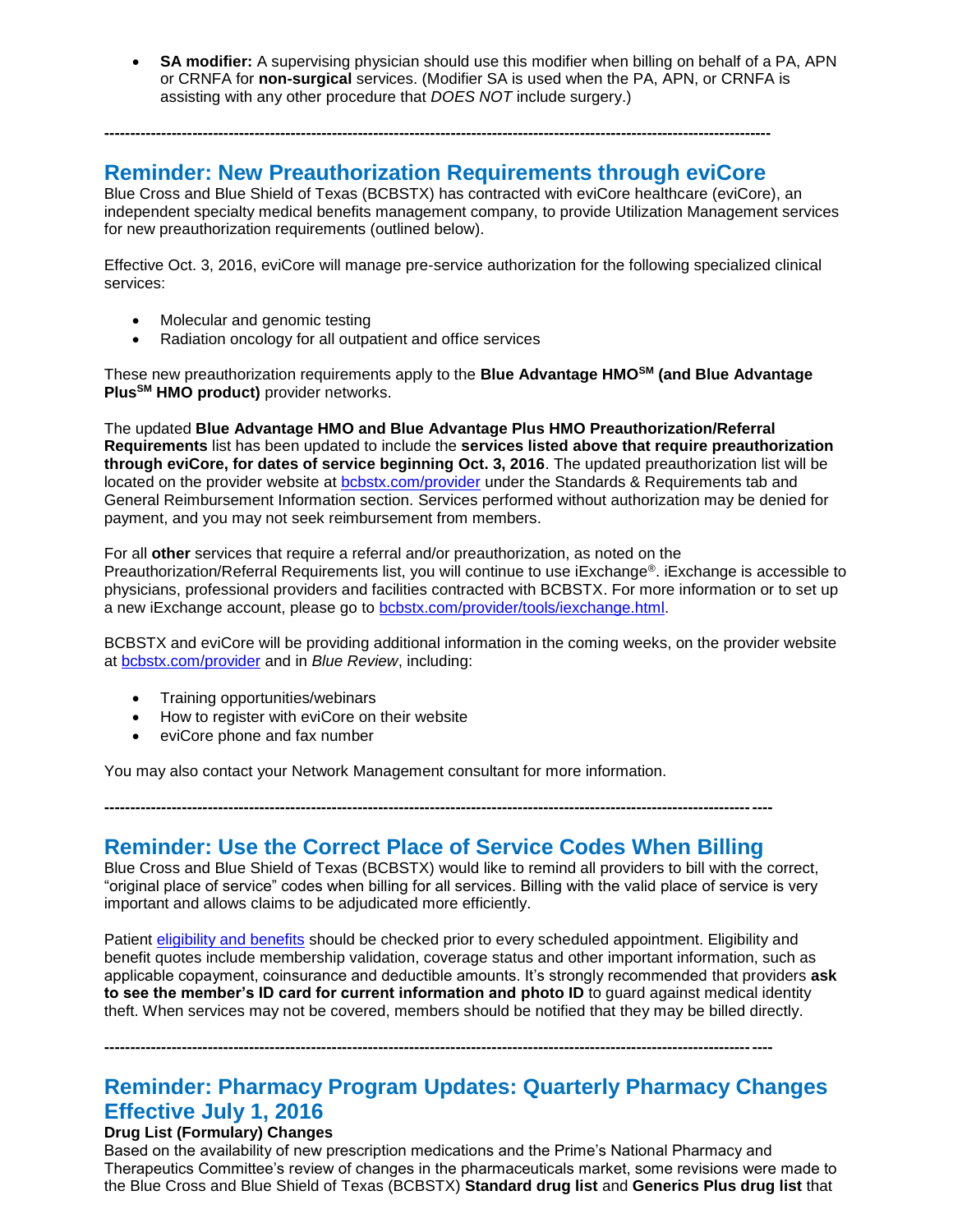# **Brand Medications Added to the Standard and Generics Plus Drug Lists, Effective July 1, 2016:**

| <b>Drug Class/Condition Used For</b><br>Preferred Brand <sup>1</sup> |                                        |
|----------------------------------------------------------------------|----------------------------------------|
| Adynovate                                                            | Hemophilia                             |
| <b>Brilinta</b>                                                      | DVT, Stroke and Embolism Prophylaxis   |
| Coagadex                                                             | Hemophilia                             |
| Depen                                                                | Wilson's Disease, Cystinuria           |
| Narcan                                                               | Opiate Overdose                        |
| Uptravi                                                              | <b>Pulmonary Arterial Hypertension</b> |

### **Brand Medications Added to the Generics Plus Drug List, Effective July 1, 2016:**

| <b>Preferred Brand</b> <sup>1</sup> | <b>Drug Class/Condition Used For</b> |
|-------------------------------------|--------------------------------------|
| Eliauis                             | r. Stroke and Embolism Prophylaxis   |

# **Utilization Management Program Changes**

Effective July 1, 2016, several drug categories and/or targeted medications were added to the current Prior Authorization (PA) and Step Therapy (ST) programs for BCBSTX select members on standard pharmacy benefit plans.

# **Drug Categories Added to the Pharmacy PA Standard Programs, Effective July 1, 2016:**

| <b>Drug Category</b>        | Targeted Medication(s) $1, 2$ |
|-----------------------------|-------------------------------|
| Ophthalmic Immunomodulators | Restasis                      |

# **Targeted Drugs Added to Current Pharmacy PA Standard Programs, Effective July 1, 2016:**

| <b>Drug Category</b>     | Targeted Medication(s) <sup>1, 2</sup>      |
|--------------------------|---------------------------------------------|
| Therapeutic Alternatives | Kadian, Northera, Onmel, Sporanox, Spritam, |
|                          | Zegerid, Zyflo/Zyflo CR                     |

# **Drug Categories Added to Current Pharmacy ST Standard Programs, Effective July 1, 2016<sup>3</sup> :**

| <b>Drug Category</b>           | Targeted Medication(s) $1, 2$                                                                                                                                                                                                                                                                                                           |
|--------------------------------|-----------------------------------------------------------------------------------------------------------------------------------------------------------------------------------------------------------------------------------------------------------------------------------------------------------------------------------------|
| <b>Atypical Antipsychotics</b> | Abilify, Abilify Discmelt, Abilify Maintena,<br>Aripiprazole ODT, Aristada, Clozaril, Fanapt,<br>Fazaclo, Clozapine ODT, Geodon, Invega, Invega<br>Sustenna, Invega Trinza, Latuda, Rexulti,<br>Risperdal, Risperdal M-Tab, Risperdal Consta,<br>Saphris, Seroquel, Seroquel XR, Versacloz,<br>Zyprexa, Zyprexa Zydis, Zyprexa Relprevv |

For the most up-to-date drug list and list of drug-dispensing limits, visit the Pharmacy Program section of our website at [bcbstx.com/provider.](http://www.bcbstx.com/provider/pharmacy/quantity_time.html)

*<sup>1</sup>Third party brand names are the property of their respective owners.*

*<sup>2</sup>These lists are not all inclusive. Other medications may be available in this drug class.*

*<sup>3</sup>Members on a current drug regimen will be grandfathered from participation in the ST program.*

*Prime Therapeutics LLC is a pharmacy benefit management company. BCBSTX contracts with Prime to provide pharmacy benefit management, prescription home delivery and specialty pharmacy services. BCBSTX, as well as several other independent Blue Cross and Blue Shield Plans, has an ownership interest in Prime.*

*The information mentioned here is for informational purposes only and is not a substitute for the independent medical judgment of a physician. Physicians are to exercise their own medical judgment. Pharmacy benefits and limits are subject to the terms set forth in the member's certificate of coverage which may vary from the limits set forth above. The listing of any particular drug or classification of drugs is not a guarantee of benefits. Members should refer to their certificate of coverage for more details, including benefits, limitations and exclusions. Regardless of benefits, the final decision about any medication is between the member and their health care provider.*

**---------------------------------------------------------------------------------------------------------------------------------**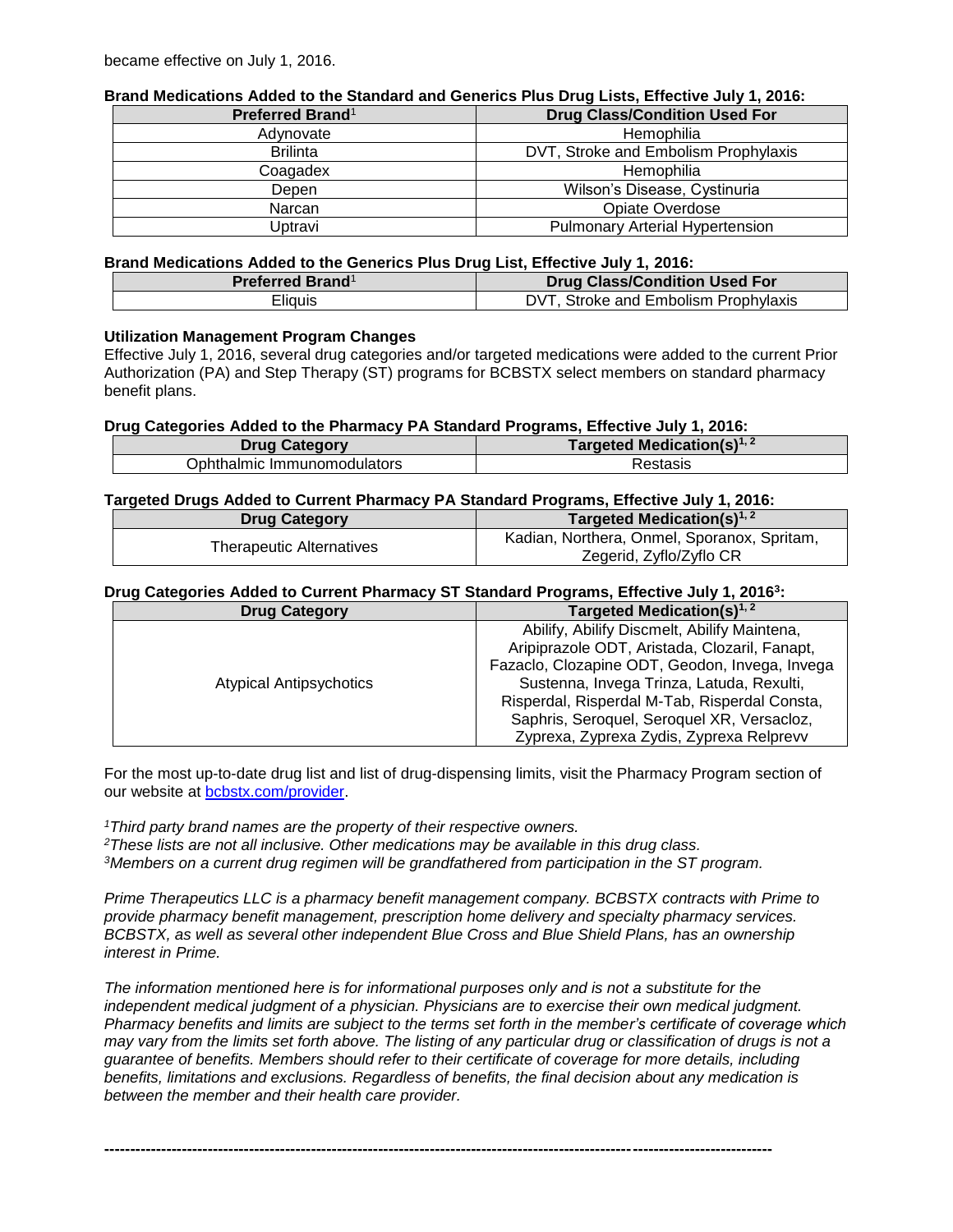# **BCBSTX Announces New PPO Contracted Air Transportation Provider for Members**

On Aug. 1, 2016, Alacura will begin providing scheduled, non-emergency medical transportation using fixed-wing (airplane) aircraft services from provider to provider (including connecting ground transportation) for Texas PPO group members. HMO and government program members are excluded from the program.

Non-contracted and/or non-medically necessary air ambulance transports can expose our members to significantly greater out-of-pocket costs and are much costlier for employers. We believe Alacura will greatly benefit our members by assisting them with coordination and servicing of medically appropriate air ambulance transportation.

Facilities should continue to coordinate pre-arranged, non-emergency air ambulance transportation with the assigned BCBSTX nurse (refer to the pre-notify or pre-authorization medical phone number on the back of the member's ID card). BCBSTX will then notify Alacura of the pre-authorized flight for coordination and servicing. Air ambulance coverage is based on current member benefits as well as medical necessity review. Providers may contact Alacura at 844-4ALACURA (844-425-2287) to follow-up on flight coordination.

Member eligibility and benefits should be verified prior to rendering service. Eligibility and benefit quotes include: membership verification, coverage status and other important information, such as an applicable copayment, co-insurance and deductible amounts. We strongly recommend that providers ask to see the member's ID card for current information and photo ID to guard against medical identity theft. When services are not eligible for coverage, members should be notified that they may be billed directly.

Our growing portfolio of product offerings is part of BCBSTX's efforts to meet its goal of increasing access and affordability of health care products to our members and the community that we serve. Making it easier for you and your staff to conduct business with us is equally important. We appreciate your patience, cooperation and support as we work to adapt to this new air ambulance transportation option.

### **---------------------------------------------------------------------------------------------------------------------------------**

# **Remittance Viewer Webinars**

The remittance viewer offers providers and billing services a convenient way to retrieve, view, save or print claim detail information and help reconcile claim data provided by Blue Cross and Blue Shield of Texas (BCBSTX) in the 835 Electronic Remittance Advice (ERA).

To gain access to the remittance viewer, you must be a registered Availity $^\circ$  user, enrolled to receive the Availity ERA. Online enrollment for ERA may be completed via the [Availity](https://www.availity.com/) web portal. For additional details, view the [Remittance](https://www.bcbstx.com/provider/pdf/remittance_viewer_faqs.pdf) Viewer Frequently Asked Questions and the [Remittance](https://www.bcbstx.com/provider/pdf/remittance_viewer_tip_sheet.pdf) Viewer Tip Sheet. Online training sessions have been scheduled to provide an introduction to the remittance viewer. Participants will learn how to gain or grant access, conduct a search, view general and payer-specific information, and save or print results. In addition, a Question and Answer time will be available.

**Note:** Claim corrections submitted without the appropriate frequency code will deny as a duplicate and the original BCBSTX claim number will not be adjudicated. For additional information on claim frequency codes and guidelines to assist you with when and how to use them for making corrections to electronic claims submitted to BCBSTX, please refer to Electronic [Replacement/Corrected](http://www.bcbstx.com/provider/pdf/corrected-claim-submissions.pdf) Claim Submission (PDF).

Refer to [Remittance](http://www.bcbstx.com/provider/tools/remittance_viewer_webinars.html) Viewer Webinars on our website and select a date and time to attend:

- Sept. 7,  $2016 11$  a.m. to noon CT
- Sept. 14, 2016 [11 a.m. to noon](https://hcsc.webex.com/hcsc/j.php?RGID=ra3b91779653ac13cb2057862ecd6fb8c)  $CT$
- [Sept. 21, 2016 –](https://hcsc.webex.com/hcsc/j.php?RGID=r419fc52f28c1400e189592a0772681e0) 11 a.m. to noon CT
- Sept. 28, 2016 [11 a.m. to noon](https://hcsc.webex.com/hcsc/j.php?RGID=r1e879d5306b1c795f99f9b89fd89bc8e)  $CT$

*Availity is a trademark of Availity, L.L.C., a separate company that operates a health information network to provide electronic information exchange services to medical professionals. Availity provides administrative services to BCBSTX. BCBSTX makes no endorsement, representations or warranties regarding any products or services offered by third party vendors such as Availity. If you have any questions about the products or services offered by such vendors, you should contact the vendor(s)*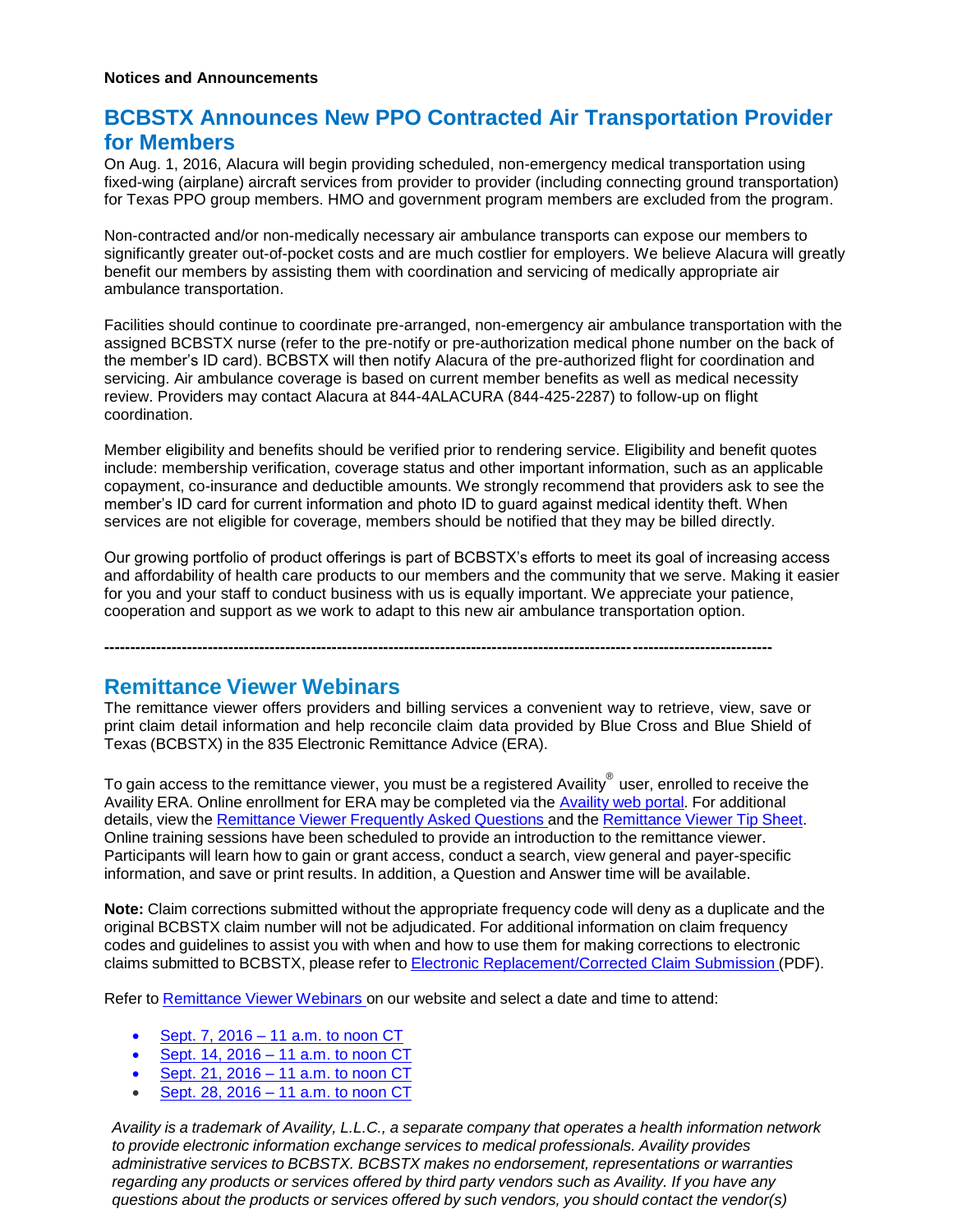# **In Every Issue**

The following is information that BCBSTX is required to provide in all published correspondence with physicians, professional providers, and facility and ancillary providers. For the latest updates, visit the [News](http://www.bcbstx.com/provider/news/index.html)  [and Updates area](http://www.bcbstx.com/provider/news/index.html) of the BCBSTX provider website.

**---------------------------------------------------------------------------------------------------------------------------------**

# **Reminder: Corrected Claim Request Change, Effective July 11, 2016**

As a reminder, effective July 11, 2016, corrected claim requests for previously adjudicated claims must be submitted as electronic replacement claims, or on the appropriate professional (CMS-1500) or institutional (UB-04) paper claim, and Claim Review form.

# **Electronic Submission**

Electronic replacement claims should be submitted with the appropriate claim frequency code. Frequency code 7 will result in Blue Cross and Blue Shield of Texas (BCBSTX) adjudicating the original claim number (sometimes referred to as a Document Control Number, or DCN) with the corrections. The replacement claim will be issued a new BCBSTX claim number and subsequently deny based on the re-adjudication of the original claim.

**Note:** Claim corrections submitted without the appropriate frequency code will deny as a duplicate and the original BCBSTX claim number will not be adjudicated. See below for additional information on claim frequency codes and guidelines to assist you with when and how to use them for making corrections to electronic claims submitted to BCBSTX.

| <b>Claim Frequency Codes</b>                  |                                                                                                                                                   |                                                                                                                                                    |                                                                                                                                                                          |
|-----------------------------------------------|---------------------------------------------------------------------------------------------------------------------------------------------------|----------------------------------------------------------------------------------------------------------------------------------------------------|--------------------------------------------------------------------------------------------------------------------------------------------------------------------------|
| Code                                          | <b>Description</b>                                                                                                                                | <b>Filing Guidelines</b>                                                                                                                           | <b>Action</b>                                                                                                                                                            |
| 5 Late Charge(s)                              | Use to submit<br>additional charges for<br>the same date(s) of<br>service as a previous<br>claim.                                                 | File electronically, as<br>usual. Include only the<br>additional late charges<br>that were not included<br>on the original claim.                  | BCBSTX will add the<br>late charges to the<br>previously processed<br>claim.                                                                                             |
| <b>7</b> Replacement of<br><b>Prior Claim</b> | Use to replace an<br>entire claim (all but<br>identity information).                                                                              | File electronically, as<br>usual. File the claim in<br>its entirety, including<br>all services for which<br>you are requesting<br>reconsideration. | <b>BCBSTX will replace</b><br>the original claim with<br>corrections and the<br>replacement claim will<br>be denied. Refer to<br>the original claim for<br>adjudication. |
| 8 Void/Cancel of Prior<br>Claim               | Use to entirely<br>eliminate a previously<br>submitted claim for a<br>specific provider,<br>patient, insured and<br>"statement covers<br>period." | File electronically, as<br>usual. Include all<br>charges that were on<br>the original claim.                                                       | BCBSTX will void the<br>original claim from<br>records, based on<br>request.                                                                                             |

# **Paper Submission**

More than 98 percent of the claims BCBSTX receives from providers are submitted electronically. BCBSTX encourages all providers to use electronic options as the primary method for claim submission. There are several multi-payer web vendors available to providers. If you are a registered Availity™ web portal user, you have access to submit direct data entry replacement claims electronically, at no additional cost.

As of July 11, 2016, any changes to a claim that are specified **only** on the Claim Review form (or via a letter) will be returned with a notice advising resubmission on the appropriate CMS-1500 or UB-04 paper claim form. Paper claim submitters are required to indicate "corrected claim" on the paper claim form and the accompanying Claim Review form.

*Availity is a trademark of Availity, L.L.C., a separate company that operates a health information network to provide electronic information exchange services to medical professionals. Availity provides administrative*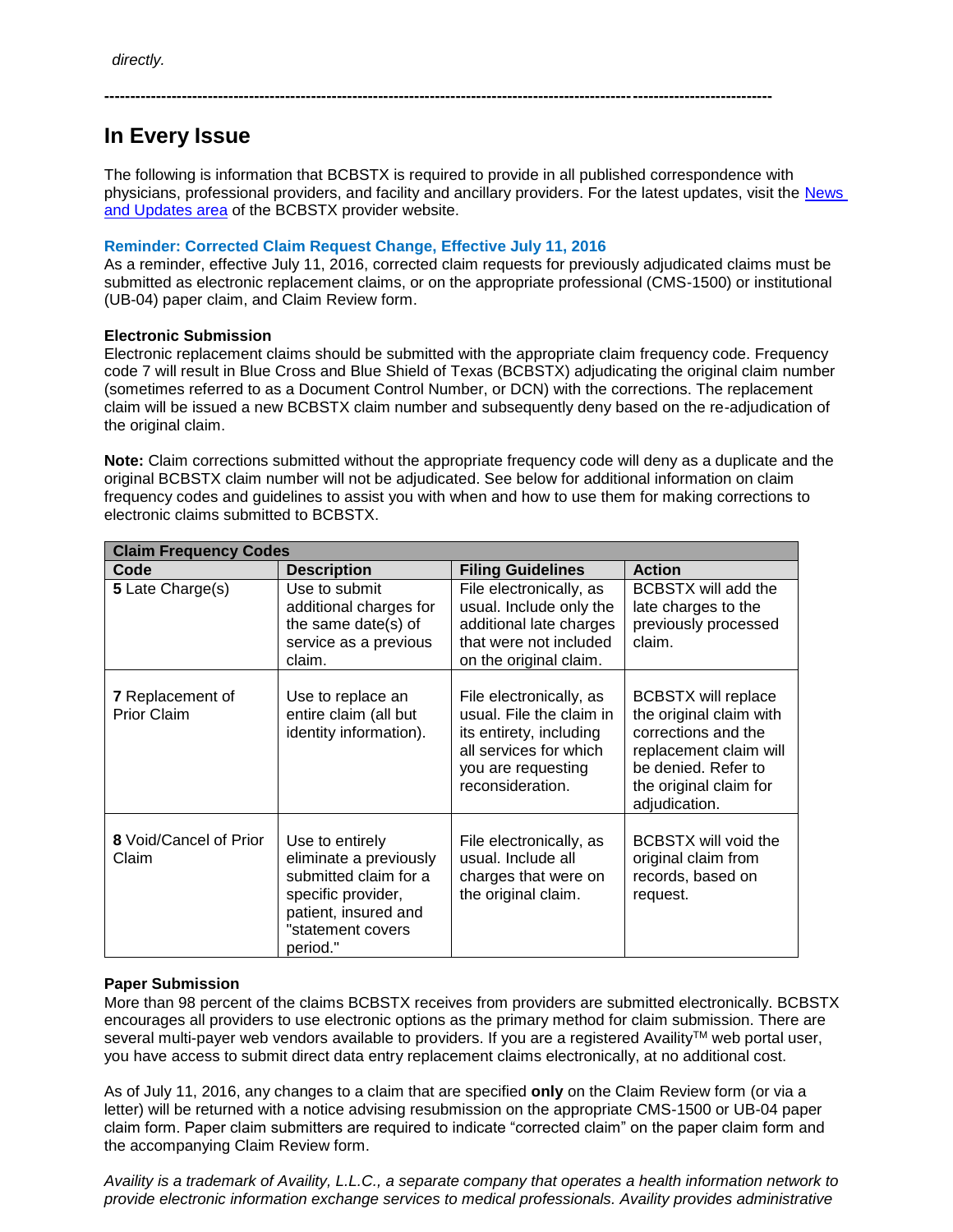*services to BCBSTX. BCBSTX makes no endorsement, representations or warranties regarding any products or services offered by third party vendors such as Availity. If you have any questions about the products or services offered by such vendors, you should contact the vendor(s) directly.*

# **HMO Plans – Importance of Obtaining a Referral and/or Preauthorization and Admitting to a Participating Facility as a Network Provider**

**HMO Blue Texas**SM**, Blue Advantage HMO**SM and **Blue Premier**SM members require a referral from their PCP before receiving services from a specialty care physician or professional provider (except for OBGYNs). The referral must be initiated by the member's PCP, and must be made to a participating physician or professional provider in the same provider network.

If an in-network physician, professional provider, ambulatory surgery center, hospital or other facility is not available in the member's applicable provider network, **preauthorization is required** for services by an out-of-network physician, professional provider, ambulatory surgery center, hospital or other facility, through iExchange or call the preauthorization number 1-855-462-1785.

# **Reminders:**

- The **HMO Blue Texas, Blue Advantage HMO and Blue Premier** physician, professional provider, facility or ancillary provider is required to admit the patient to a participating facility, except in emergencies.
- **Additional services may also require preauthorization**. A complete list of services that require preauthorization for **HMO Blue Texas** and **Blue Advantage HMO,** and for **Blue Premier** and **Blue Premier Access**SM, is available on the BCBSTX Provider website. Under the 'Standards and Requirements' tab, click on General [Reimbursements](https://www.bcbstx.com/provider/gri/gri.html) (password is 'manual') and scroll down to the "Preauthorization/Notification/Referral Requirements Lists".

**Blue Advantage Plus**SM **HMO Point of Service (POS)** is a benefit plan that allows those members to use out-of-network providers. However, it is essential that those members understand the financial impact of receiving services from an out-of-network physician, professional provider, ambulatory surgery center, hospital or other facility. Prior to referring a Blue Advantage Plus enrollee to an out of network provider for non-emergency services, please refer to Section D Referral Notification Program, of the **HMO Blue Texas, Blue Advantage HMO** and **Blue Premier Provider Manual** for more detail including when to utilize the [Out-of-Network](http://www.pages02.net/hcscnosuppression/nlt_br_providers_june_2016_b_ok_060116_in_every_issue/LPT.url?kn=900467&vs=YTVjNjZjMzUtOGRhNi00MDUwLWI1MDAtYTg0NTI3M2JkZmUxOzA6ODk5OTgwMToyMjY0ODg5MjYwNzo5NDAwOTQyMjQ6OTQwMDk0MjI0OwS2) Enrollee Notification Form.

### **Importance of Obtaining Preauthorization for Initial Stay and Add-on Days**

Preauthorization is required for certain types of care and services. Although BCBSTX participating physicians and professional providers are required to obtain the preauthorization, it is the responsibility of the insured person to confirm that their physician or professional provider obtains preauthorization for services requiring preauthorization. Preauthorization must be obtained for any initial stay in a facility and any additional days or services added on.

If an insured person does not obtain preauthorization for initial facility care or services, or additional days or services added on, the benefit for covered expenses may be reduced.

Preauthorization does not guarantee payment. All payments are subject to determination of the insured person's eligibility, payment of required deductibles, copayments and coinsurance amounts, eligibility of charges as covered expenses, application of the exclusions and limitations, and other provisions of the policy at the time services are rendered.

# **Implantable Device Versus Medical Supply/Material**

We have received a number of questions from providers about billing for implants. To help address the topic, we have provided a reminder about the National Uniform Billing Committee definition of an implant.

# **National Uniform Billing Committee (NUBC) definition of an implant:**

- Revenue Code 274 Prosthetic/orthotic devices
- Revenue Code 275 Pacemaker
- Revenue Code 278 Other Implants

An implantable device is that which is implanted, such as a piece of tissue, a tooth, a pellet of medicine, or a tube or needle containing radioactive substance, a graft or an insert. Also included are liquid and solid plastic materials used to augment tissues or to fill in areas traumatically or surgically removed. Also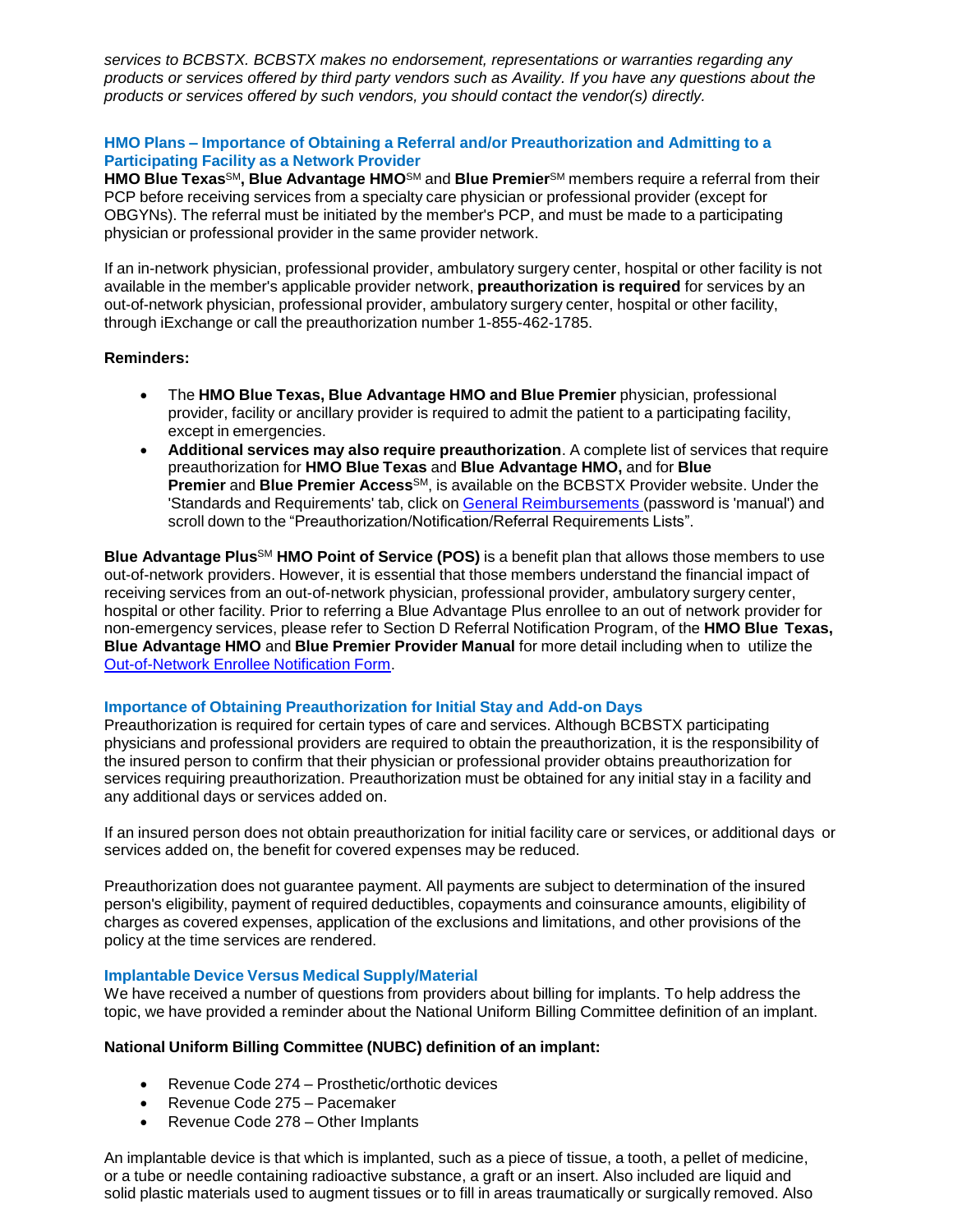included is an object or material partially or totally inserted or grafted into the body for prosthetic, therapeutic or diagnostic purposes.

Examples of other implants reported under revenue code 278 include stents, artificial joints, shunts, grafts, pins, plates, screws, anchors and radioactive seeds (not an all-inclusive list).

Supplies that are not implantable should be submitted as supply charges. In conjunction, a device is not a "material or supply furnished incident to a service." Items used as routine supplies should not be submitted as an implant. Guide wires, catheters and clips that are used during surgery but do not remain in the body are used the same way as an instrument and are not "implanted" should not be submitted as an implant.

Additional reference and definition of implantable devices, supplies and material can be located in the UB04 Editor and the website of the implantable device's manufacturer.

# **Enrollee Notification Form Required for Out-of-network Care for Blue Choice PPO**SM **and Blue Advantage HMO**SM **(for Blue Advantage Plus)**

Effective Jan. 1, an [out-of-network](http://www.pages02.net/hcscnosuppression/nlt_br_providers_june_2016_b_ok_060116_in_every_issue/LPT.url?kn=900471&vs=YTVjNjZjMzUtOGRhNi00MDUwLWI1MDAtYTg0NTI3M2JkZmUxOzA6ODk5OTgwMToyMjY0ODg5MjYwNzo5NDAwOTQyMjQ6OTQwMDk0MjI0OwS2) care form is required to be completed by the referring network physician for enrollees of **Blue Choice PPO**SM and **Blue Advantage HMO**SM **(for** *Blue Advantage Plus* **point-of-service benefit plan only)**, prior to referring or directing an enrollee to an out-of-network physician, professional provider, hospital, ambulatory surgery center or other facility, for non-emergency services, if such services are available through an in-network provider.

It is essential that **Blue Choice PPO and Blue Advantage Plus** enrollees fully understand the financial impact of an out-of-network referral to a physician, professional provider, hospital, ambulatory surgery center or other facility that does not participate in their BCBSTX provider network. Blue Choice PPO and Blue Advantage Plus enrollees have out-of-network benefits and may choose to use out-of-network providers, however they will be responsible for an increased cost-share under their out-of-network benefits.

Prior to referring or directing a **Blue Choice PPO or Blue Advantage Plus** enrollee to an out-of-network provider for non-emergency services, referring network physicians must complete this form if such services are also available through an in-network provider. The referring network physician must provide a copy of the completed form to the enrollee and retain a copy in his or her medical record files.

Use of this form is subject to periodic audit to determine compliance with this administrative requirement outlined in the provider manuals.

### **Hospitals, and Routine Services and Supplies**

Routine services and supplies are generally already included by the provider in charges related to other procedures or services. As such, these items are considered non-billable for separate reimbursement. The following guidelines may assist hospital personnel in identifying items, supplies, and services that are not separately billable. This is not an all-inclusive list.

- Any supplies, items and services that are necessary or otherwise integral to the provision of a specific service and/or the delivery of services in a specific location are considered routine services and not separately billable in the inpatient and outpatient environments.
- All items and supplies that may be purchased over-the-counter are not separately billable.
- All reusable items, supplies and equipment that are provided to all patients during an inpatient or outpatient admission are not separately billable.
- All reusable items, supplies and equipment that are provided to all patients admitted to a given treatment area or units are not separately billable.
- All reusable items, supplies and equipment that are provided to all patients receiving the same service are not separately billable.

### **Blue Choice PPO**SM **Subscribers/Blue Advantage HMO**SM **Member Rights and Responsibilities**

As a provider for BCBSTX, you are obligated to be aware of subscribers'/members' rights and informed of subscribers' responsibilities. Our health plan subscribers/members may refer to their benefit booklet for a listing of their rights and responsibilities, which are also included below; you can also access these documents on our website at **bcbstx.com**.

| <b>Rights</b>           | <b>Responsibilities</b>         |
|-------------------------|---------------------------------|
| Subscriber(s)/Member(s) | Subscriber(s)/Member(s)         |
| You have the right to:  | You have the responsibility to: |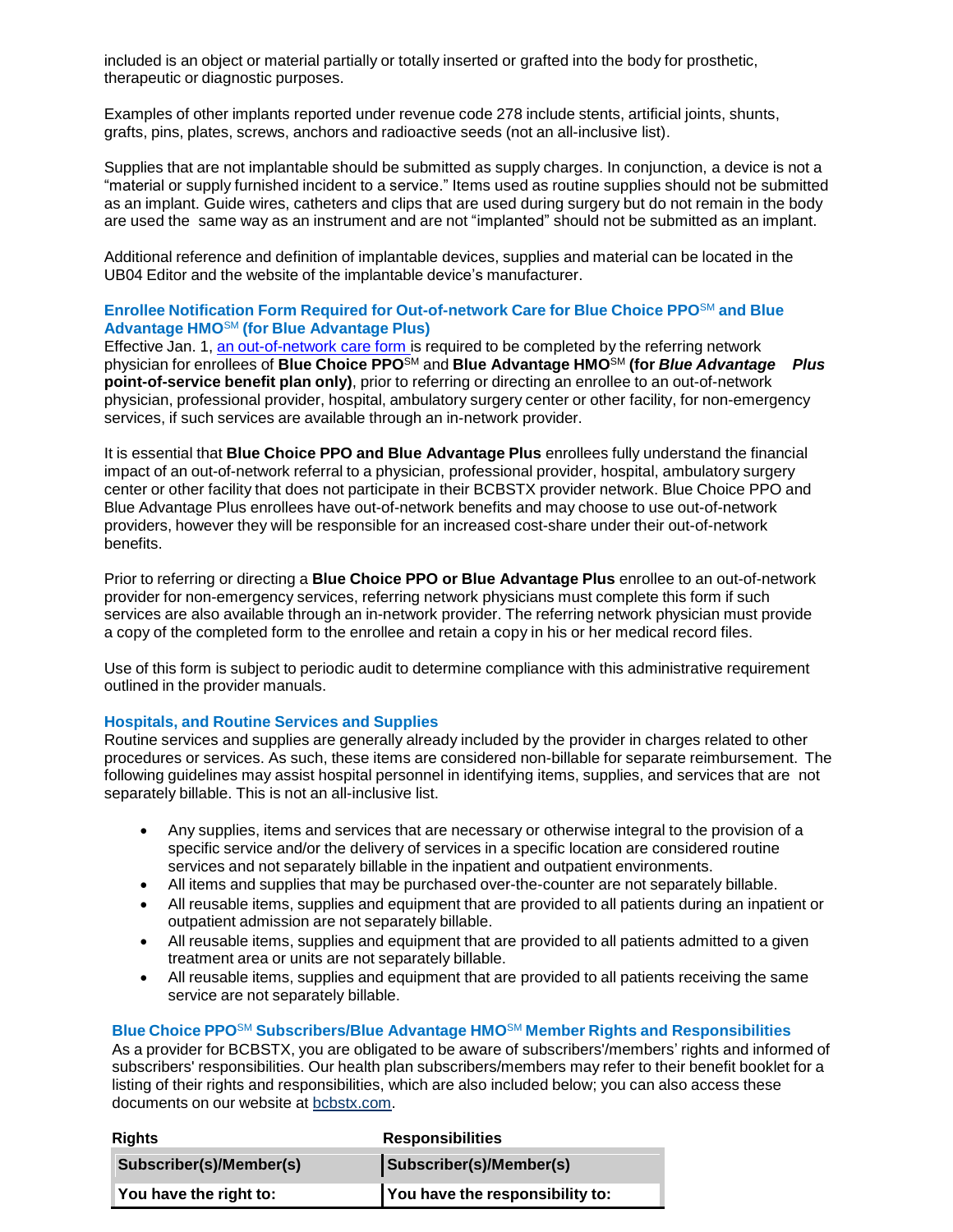| Receive information about<br>the organization, its services,<br>its practitioners and<br>providers and subscribers'<br>rights and responsibilities.<br>Make recommendations<br>regarding the organization's<br>subscribers' rights and<br>responsibilities policy.                                                                   | Provide, to the extent<br>possible, information that your<br>health benefit plan and<br>practitioner/provider need, in<br>order to provide care. |
|--------------------------------------------------------------------------------------------------------------------------------------------------------------------------------------------------------------------------------------------------------------------------------------------------------------------------------------|--------------------------------------------------------------------------------------------------------------------------------------------------|
| Participate with practitioners<br>in making decisions about<br>your health care.                                                                                                                                                                                                                                                     | Follow the plans and<br>instructions for care you have<br>agreed to with your<br>practitioner.                                                   |
| Be treated with respect and<br>recognition of your dignity<br>and your right to privacy.<br>A candid discussion of<br>appropriate or medically<br>necessary treatment options<br>for your condition, regardless<br>of cost or benefit coverage.<br>Voice complaints or appeals<br>about the organization or the<br>care it provides. | Understand your health<br>problems and participate in<br>the development of mutually<br>agreed upon treatment goals,<br>to the degree possible.  |

# **HMO Blue Texas Member Rights and Responsibilities**

### **Member Rights – You Have the Right to:**

- Receive information about the organization, its services, its practitioners and providers and members' rights and responsibilities.
- Make recommendations regarding the organization's members' rights and responsibilities policy.
- Participate with practitioners in making decisions about your health care.
- Be treated with respect and recognition of your dignity and your right to privacy.
- A candid discussion of appropriate or medically necessary treatment options for your condition, regardless of cost or benefit coverage.
- Voice complaints or appeals about the organization or the care it provides.

# **Member Rights – You Have the Responsibility to:**

- Meet all eligibility requirements of your employer and the Health Maintenance Organization (HMO).
- Identify yourself as an HMO member by presenting your ID card and pay the copayment at the time of service for network benefits.
- Establish a physician/patient relationship with your primary care physician (PCP) and seek your PCP's medical advice/referral for network services prior to receiving medical care, unless it is an emergency situation or services are performed by your HMO participating OBGyn.
- Provide, to the extent possible, information that the HMO and practitioner/providers need, in order to care for you. Including changes in your family status, address and phone numbers within 31 days of the change.
- Understand the medications you are taking and receive proper instructions on how to take them.
- Notify your primary care physician or HMO plan within 48 hours or as soon as reasonably possible after receiving emergency care services.
- Communicate complete and accurate medical information to health care providers.
- Call in advance to schedule appointments with your network provider and notify them prior to canceling or rescheduling appointments.
- Read your coverage documents for information about benefits, limitations, and exclusions.
- Ask questions and follow instructions and guidelines given by your provider to achieve and maintain good health.

Understand your health problems and participate to the degree possible in the development of treatment goals mutually agreed upon between you and your provider.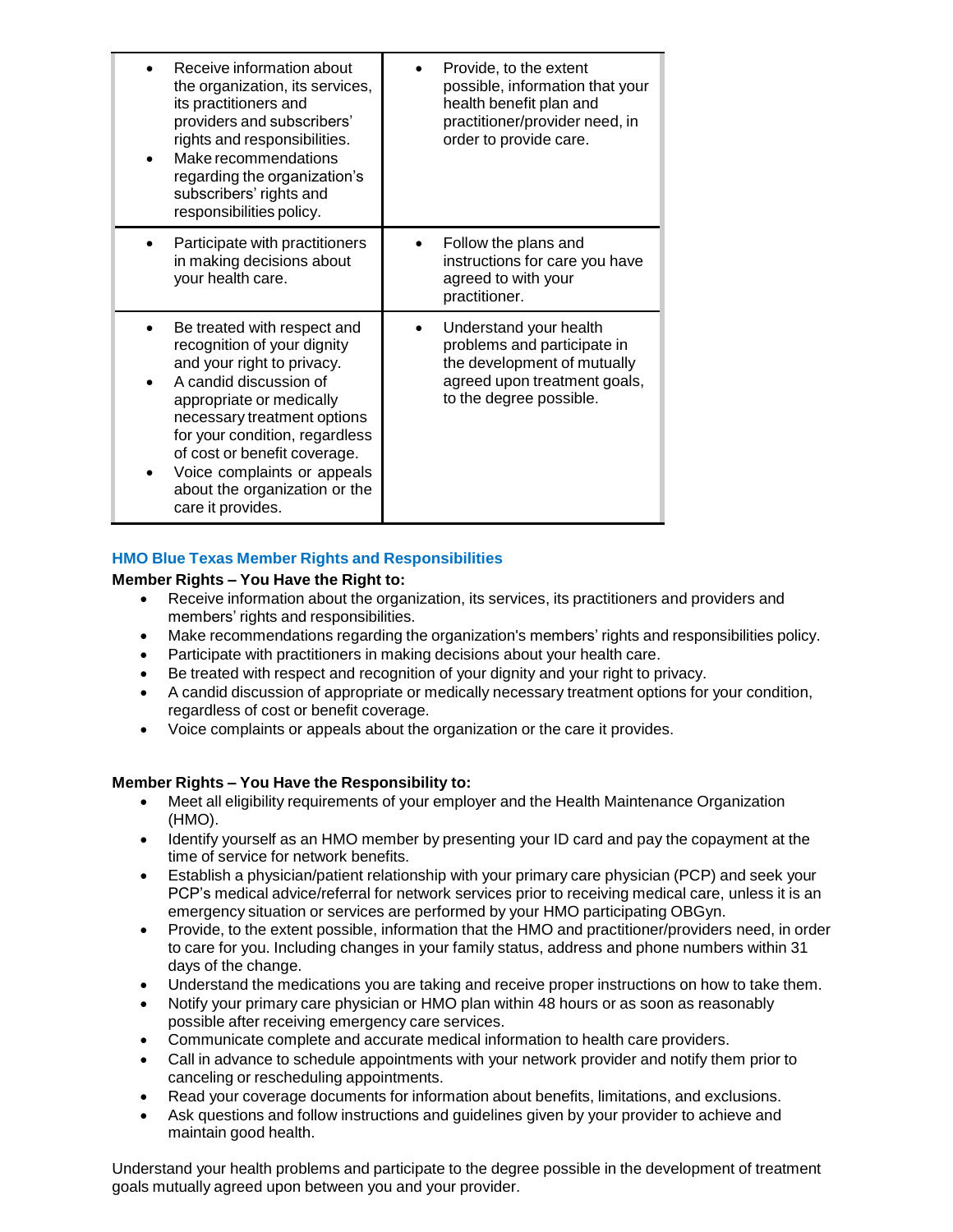# **Fee Schedule Updates**

Reimbursement changes and updates for Blue Choice PPO, HMO Blue Texas (Independent Provider Network only), Blue Advantage HMO and Blue Premier practitioners will be posted under Standards and Requirements / General Reimbursement Information / Reimbursement Schedules and Related Information / Professional Schedules section on the BCBSTX provider website at [bcbstx.com/provider.](https://www.bcbstx.com/provider/index.html)

The changes will not become effective until at least 90 days from the posting date. The specific effective date will be noted for each change that is posted. To view this information, visit the [General](http://www.pages02.net/hcscnosuppression/nlt_br_providers_june_2016_b_ok_060116_in_every_issue/LPT.url?kn=900475&vs=YTVjNjZjMzUtOGRhNi00MDUwLWI1MDAtYTg0NTI3M2JkZmUxOzA6ODk5OTgwMToyMjY0ODg5MjYwNzo5NDAwOTQyMjQ6OTQwMDk0MjI0OwS2) [Reimbursement](https://www.bcbstx.com/provider/gri/gri.html) Information section on the BCBSTX provider website. The CPT/HCPCS Drug/Injectable codes Fee Schedule will be updated quarterly on March 1, June 1, Sept. 1 and Dec. 1 each year. The NDC Fee Schedule will be updated monthly.

# **After-hours Access Is Required**

BCBSTX requires that primary care physicians, specialty care physicians, professional providers, and facility and ancillary providers provide urgent care, and emergency care or coverage for care 24 hours a day, seven days a week. Providers must have a verifiable mechanism in place, for immediate response, for directing patients to alternative after-hours care based on the urgency of the patient's need.

# **Acceptable after-hours access mechanisms may include:**

- An answering service that offers to call or page the physician or on-call physician;
- a recorded message that directs the patient to call the answering service and the phone number is provided; or
- a recorded message that directs the patient to call or page the physician or on-call physician and the phone number is provided.

For more detail, please refer to the provider [manuals](https://www.bcbstx.com/provider/gri/index.html) for **Blue Choice PPO**SM **Physician, Professional Provider and Facility and Ancillary Provider Manual** (Section B) and **HMO Blue Texas**SM **/ Blue Advantage HMO**SM **/ Blue Premier Physician, Professional Provider, Facility and Ancillary Provider Manual** (Section B) available in the Education & Reference section of our provider website. Click on the "Manual" link (note, a password is required).

# **BCBS Medicare Advantage PPO Network Sharing**

**What is Blue Cross and Blue Shield (BCBS) Medicare Advantage (MA) PPO**SM **network sharing?** All BCBS MA PPO Plans participate in reciprocal network sharing. This network sharing will allow all BCBS MA PPO members to obtain in-network benefits when traveling or living in the service area of any other BCBS MA PPO Plan as long as the member sees a contracted BCBS MA PPO provider.

### **What does the BCBS MA PPO network sharing mean to me?**

If you are a contracted BCBS MA PPO provider with Blue Cross and Blue Shield of Texas (BCBSTX) and you see BCBS MA PPO members from other BCBS Plans, these BCBS MA PPO members will be extended the same contractual access to care and will be reimbursed in accordance with your negotiated rate with your Blue Cross and Blue Shield of Texas contract. These BCBS MA PPO members will receive in-network benefits in accordance with their member contract.

If you are not a contracted BCBS MA PPO provider with BCBSTX and you provide services for any BCBS MA PPO members, you will receive the Medicare allowed amount for covered services. For urgent or emergency care, you will be reimbursed at the member's in-network benefit level. Other services will be reimbursed at the out-of-network benefit level.

#### **How do I recognize an out-of-area BCBS MA PPO member from one of these Plans participating in the BCBS MA PPO network sharing?**

You can recognize a BCBS MA PPO member when their Blue Cross Blue Shield Member ID card has the following logo:



The *"MA"* in the suitcase indicates a member who is covered under the BCBS MA PPO network sharing program. BCBS MA PPO members have been asked not to show their standard Medicare ID card when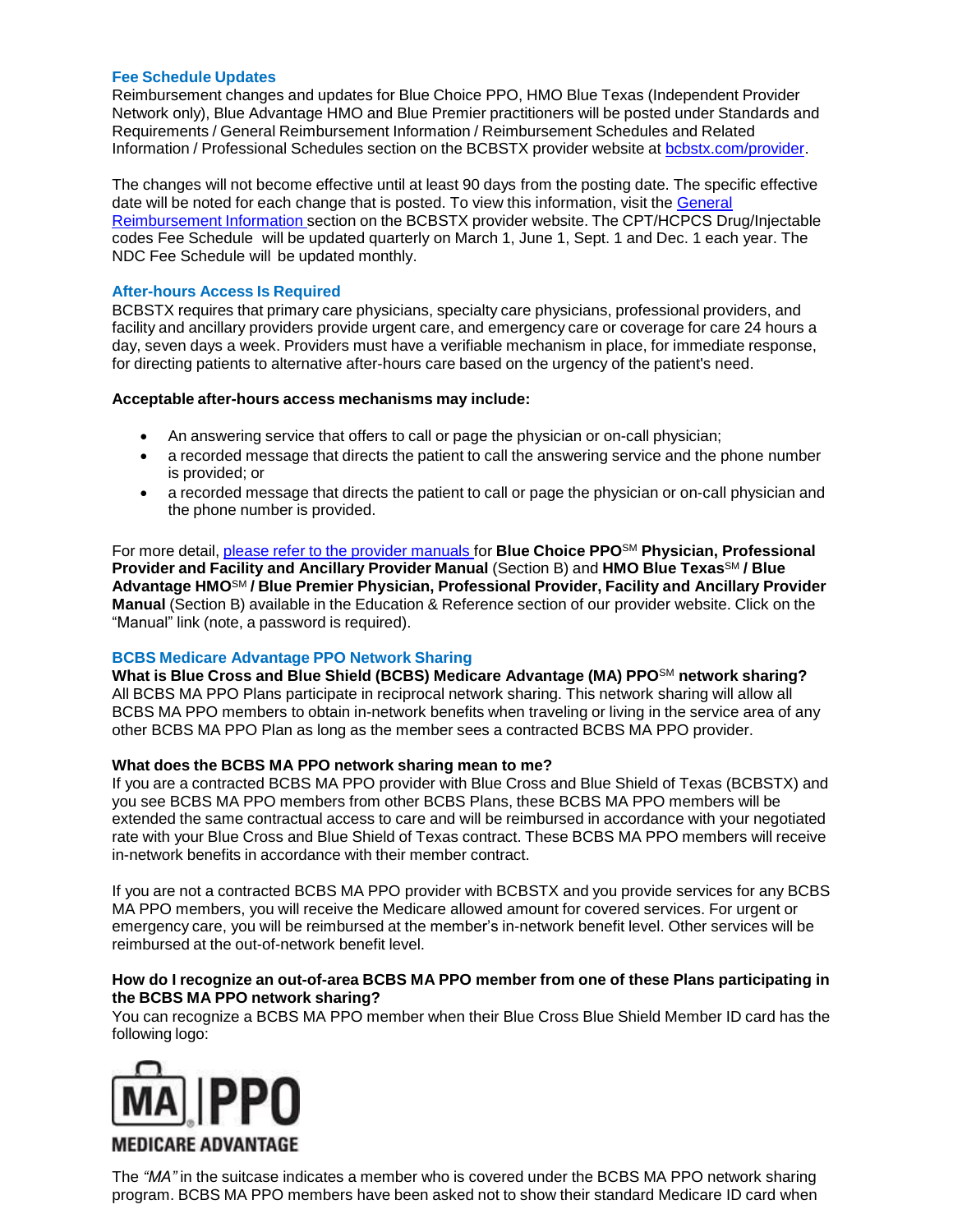receiving services; instead, members should provide their Blue Cross and/or Blue Shield member ID card.

### **Do I have to provide services to BCBS MA PPO members from these other BCBS Plans?**

If you are a contracted BCBS MA PPO provider with BCBSTX, you should provide the same access to care for BCBS MA members from other BCBS Plans as you do for BCBSTX MA PPO members. You can expect to receive the same contracted rates for such services.

If you are not a BCBS MA PPO contracted provider, you may see BCBS MA PPO members from other BCBS Plans, but you are not required to do so. Should you decide to provide services to BCBS MA PPO members, you will be reimbursed for covered services at the Medicare allowed amount based on where the services were rendered and under the member's out-of-network benefits. For urgent or emergency care, you will be reimbursed at the in-network benefit level.

#### **What if my practice is closed to new local BCBS MA PPO members?**

If your practice is closed to new local BCBS MA PPO members, you do not have to provide care for BCBS MA PPO out-of-area members. The same contractual arrangements apply to these out-of-area network sharing members as your local BCBS MA PPO members.

#### **How do I verify benefits and eligibility?**

Call BlueCard® Eligibility at 800-676-BLUE (800-676-2583) and provide the BCBS MA PPO member's alpha prefix located on the member's ID card.

### **You may also submit electronic eligibility requests for BCBS MA PPO members. Follow these three easy steps:**

- Log in to the [Availity](https://claims.realmed.com/) Portal, the Availity Revenue Cycle [Management](https://claims.realmed.com/MainFrameset.htm) Portal or your preferred vendor
- Enter required data elements
- Submit your request

### **Where do I submit the claim?**

You should submit the claim to BCBSTX under your current billing practices. Do not bill Medicare directly for any services rendered to a BCBS MA PPO member.

#### **What will I be paid for providing services to these out-of-area BCBS MA PPO network sharing members?**

If you are a BCBS MA PPO contracted provider with BCBSTX, benefits will be based on your contracted BCBS MA PPO rate for providing covered services to BCBS MA PPO members from any BCBS MA PPO Plan. Once you submit the BCBS MA PPO claim, BCBSTX will work with the other Plan to determine benefits and send you the payment.

### **What will I be paid for providing services to other BCBS MA out-of-area members not participating in the BCBS MA PPO Network Sharing?**

When you provide covered services to other BCBS MA PPO out-of-area members not participating in network sharing, benefits will be based on the Medicare allowed amount. Once you submit the BCBS MA PPO claim, BCBSTX will send you the payment. However, these services will be paid under the BCBS MA member's out-of-network benefits unless for urgent or emergency care.

### **What is the BCBS MA PPO member cost sharing level and co-payments?**

A BCBS MA PPO member cost sharing level and co-payment is based on the BCBS MA PPO member's health plan. You may collect the co-payment amounts from the BCBS MA PPO member at the time of service. To determine the cost sharing and/or co-payment amounts, you should call the Eligibility Line at 800-676-BLUE(800-676-2583).

#### **May I balance bill the BCBS MA PPO member the difference in my charge and the allowance?** No, you may not balance bill the BCBS MA PPO member for this difference. Members may be balance

billed for any deductibles, co-insurance, and/or co-pays.

### **What if I disagree with the reimbursement amount I received?**

If there is a question concerning the reimbursement amount, contact Blue Cross Medicare Advantage (PPO) Customer Service at 877-774-8592*.*

### **Who do I contact if I have a question about BCBS MA PPO network sharing?**

If you have any questions regarding the BCBS MA PPO program or products, contact Blue Cross Medicare Advantage (PPO) Customer Service at 877-774-8592*.*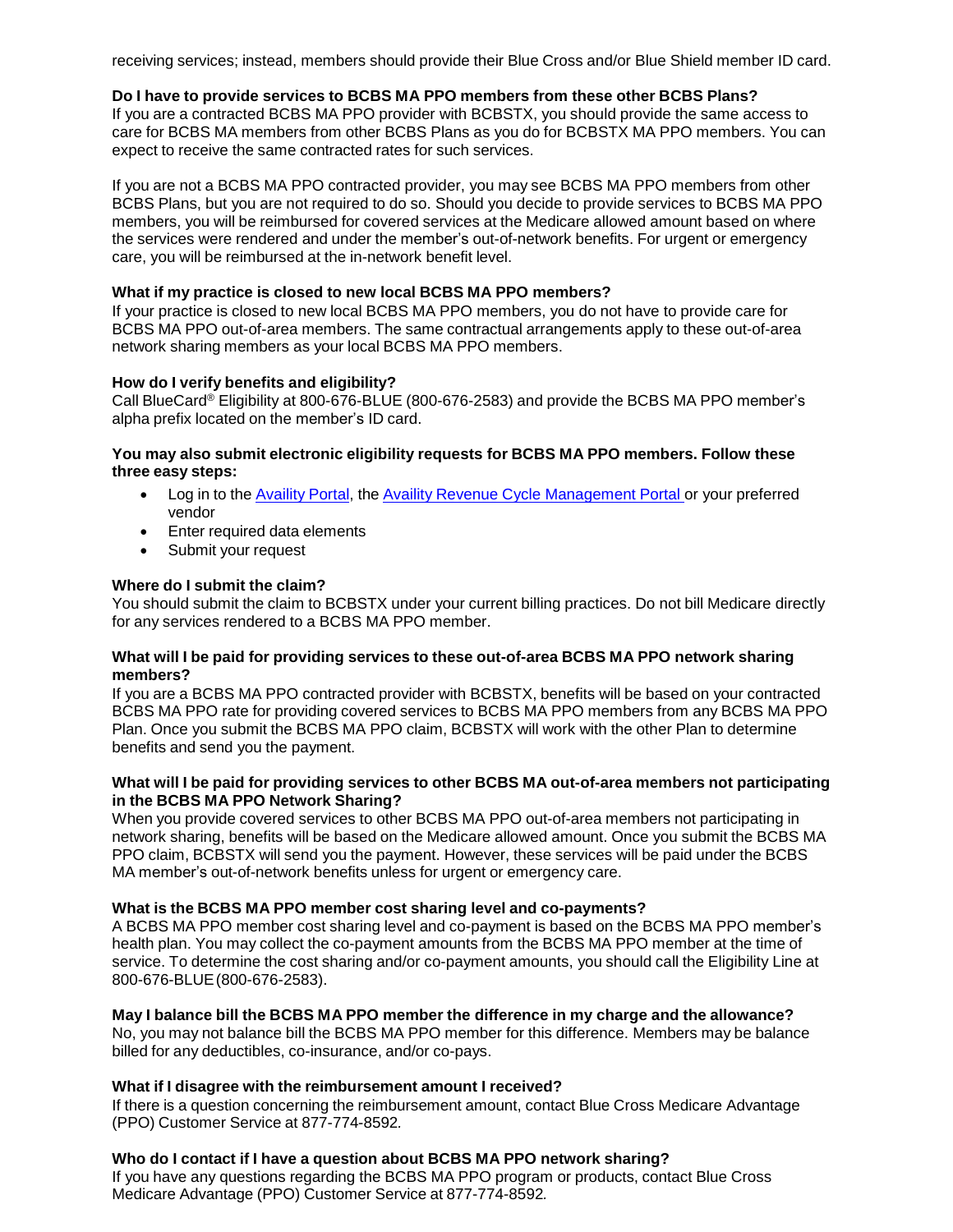#### **Medical Record Requests: Include Our Letter as Your Cover Sheet**

When you receive a letter from BCBSTX requesting additional information, such as medical records or certificates of medical necessity, please utilize the letter as a cover sheet when sending the requested information to us.

This letter contains a barcode in the upper right corner to help ensure that the information you send is matched directly to the appropriate file and/or claim. Do not submit a Claim Review form in addition to the letter, as this could delay the review process.

Thank you for your cooperation!

### **Technical and Professional Components**

**Modifiers 26 and TC:** Modifier 26 denotes professional services for lab and radiological services. Modifier TC denotes technical component for lab and radiological services. These modifiers should be used in conjunction with the appropriate lab and radiological procedures only.

**Note:** When a physician or professional provider and facility or ancillary provider performs both the technical and professional service for a lab or radiological procedure, he/she must submit the total service, not each service individually.

#### **Surgical Procedures Performed in the Physician's Office**

When performing surgical procedures in a non-facility setting, the physician and professional provider reimbursement covers the services, equipment and some of the supplies needed to perform the surgical procedure when a member/subscriber receives these services in the physician's or professional provider's office.

Reimbursement will be allowed for some supplies billed in conjunction with a surgical procedure performed in a physician's or professional provider's office. To help determine how coding combinations on a particular claim may be evaluated during the claim adjudication process, you may continue to utilize Clear Claim Connection™ (C3). C3 is a free, online reference tool that mirrors the logic behind BCBSTX's code-auditing software. Refer to the BCBSTX provider website at **[bcbstx.com/provider](https://www.bcbstx.com/provider/)** for additional information on gaining access to C3.

Please note the physician's and professional provider's reimbursement includes surgical equipment that may be owned or supplied by an outside surgical equipment or Durable Medical Equipment (DME) vendor. Claims from the surgical equipment or DME vendor will be denied based on the fact that the global physician's or professional provider's reimbursement includes staff and equipment.

#### **AIM RQI Reminder**

Physicians, professional providers and facility and ancillary providers must contact AIM Specialty Health® (AIM) first to obtain a Radiology Quality Initiative (RQI) for Blue Choice PPOSM subscribers when ordering or scheduling the following outpatient, non-emergency diagnostic imaging services when performed in a physician's, professional provider's or facility or ancillary provider's office, a professional provider's office, the outpatient department of a hospital or a freestanding imaging center:

- CT/CTA
- MRI/MRA
- SPECT/nuclear cardiology study
- PET scan

To obtain a Blue Choice PPO RQI, log into AIM's provider portal at [aimspecialtyhealth.com](http://www.aimspecialtyhealth.com/), and complete the online questionnaire that identifies the reasons for requesting the exam. If criteria are met, you will receive a RQI. If criteria are not met, or if additional information is needed, the case will automatically be transferred for further clinical evaluation and an AIM nurse will follow up with your office. AIM's *ProviderPortalSM* uses the term "Order" rather than "RQI."

*AIM Specialty Health (AIM) is an operating subsidiary of Anthem, Inc.*

### **Notes:**

- 1. *Facilities cannot obtain a RQI from AIM on behalf of the ordering physician, professional provider, facility or ancillary provider.*
- 2. *The RQI program does not apply to Medicare enrollees with BCBSTX Medicare supplement coverage. Medicare enrollees with BCBSTX PPO coverage are included in the program.*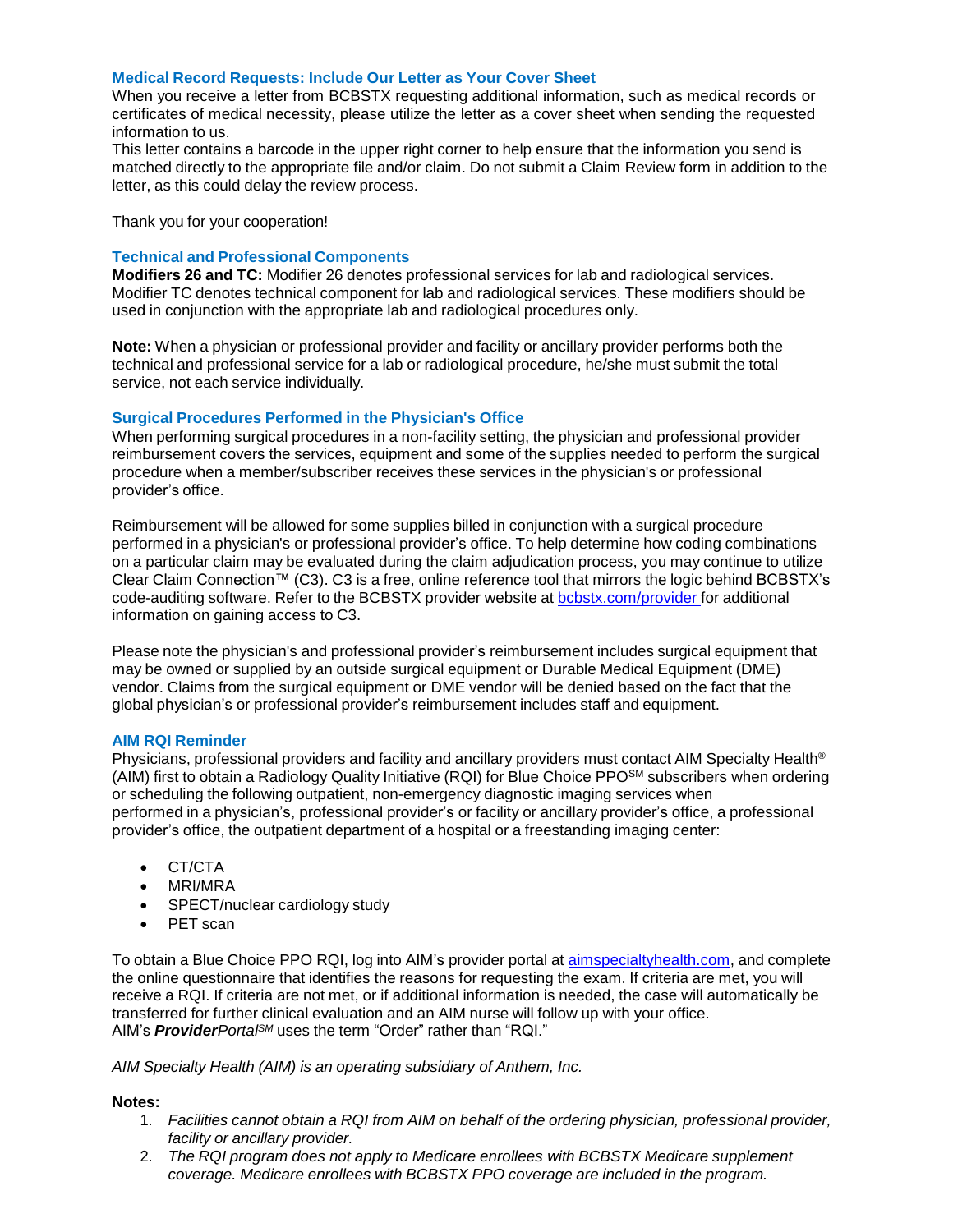# **Quest Diagnostics, Inc., Is the Exclusive HMO and Preferred Statewide PPO Clinical Reference Lab Provider**

Quest Diagnostics, Inc., is the **exclusive** outpatient clinical reference laboratory provider for HMO Blue TexasSMmembers and Blue Advantage HMOSM subscribers,\* and the *preferred statewide* outpatient clinical reference laboratory provider for BCBSTX Blue Choice PPO<sup>SM</sup> subscribers. This arrangement excludes lab services provided during emergency room visits, inpatient admissions and outpatient day surgeries (hospital and free-standing ambulatory surgery centers).

# **Quest Diagnostics Offers:**

- On-line scheduling for Quest Diagnostics' Patient Service Center (PSC) locations. To schedule a patient PSC appointment, log onto [QuestDiagnostics.com/patient](https://www.questdiagnostics.com/home/patients) or call **888-277-8772**.
- Convenient patient access to more than 195 patient service locations.
- 24/7 access to electronic lab orders, results and other office solutions through *Care360® Labs and Meds*.

For more information about Quest Diagnostics lab testing solutions or to establish an account, contact your Quest Diagnostics Physician Representative or call **866-MY-QUEST** (866-697-8378).

For physicians, professional providers or facility and ancillary providers located in the HMO capitated lab counties, only the lab services/tests indicated on the Reimbursable Lab Services list will be reimbursed on a fee-for-service basis if performed in the physician's, professional provider's or facility or ancillary provider's office for HMO Blue Texas members. Please note all other lab services/tests performed in the physician's, professional provider's or facility or ancillary provider's offices will not be reimbursed. You can access the county listing and the Reimbursable Lab Services list in the General [Reimbursement](https://www.bcbstx.com/provider/gri/index.html) Information section located under the Standards and Requirements tab.

*\*Note: Physicians, professional providers or facility and ancillary providers who are contracted/affiliated with a capitated IPA/medical group and physicians, professional providers or facility or ancillary providers who are not part of a capitated IPA/medical group but who provide services to a member/subscriber whose PCP is a member of a capitated IPA/medical group must contact the applicable IPA/medical group for instructions regarding outpatient laboratory services.*

### **Improvements to the Medical Records Process for BlueCard® Claims**

BCBSTX is now able to send medical records electronically to all Blue Cross and/or Blue Shield Plans. This method significantly reduces the time it takes to transmit supporting documentation for BlueCard claims and eliminates lost or misrouted records.

As always, we request that you submit your medical records to BCBSTX if needed for claims processing.

Requests for medical records from other Blues Plans before rendering services, as part of the preauthorization process, should be submitted directly to the requesting Plan.

# **Contracted Providers Must File Claims**

As a reminder, physicians, facilities, professional providers and ancillary providers must file claims for any covered services rendered to a patient enrolled in a BCBSTX health plan. You may collect the full amounts of any deductible, coinsurance or copayment due and then file the claim with BCBSTX. Arrangements to offer cash discounts to an enrollee in lieu of filing claims with BCBSTX violate the requirements of your provider contract with BCBSTX.

Notwithstanding the foregoing, a provision of the American Recovery and Reinvestment Act changed HIPAA to add a requirement that if a patient self pays for a service in full and directs a provider to not file a claim with the patient's insurer, the provider must comply with that directive and may not file the claim in question. In such an event, you must comply with HIPAA and not file the claim to BCBSTX.

### **Billing for Non-covered Services**

As a reminder, contracted physicians, professional providers, facility and ancillary providers may collect payment from members/subscribers for copayments, co-insurance and deductible amounts. The physician, professional provider, facility or ancillary provider may not charge the member/subscriber more than the patient share shown on their provider claim summary (PCS) or electronic remittance advice (ERA).

In the event that BCBSTX determines that a proposed service is not a covered service, the physician, professional provider, facility or ancillary provider must inform the member/subscriber in writing in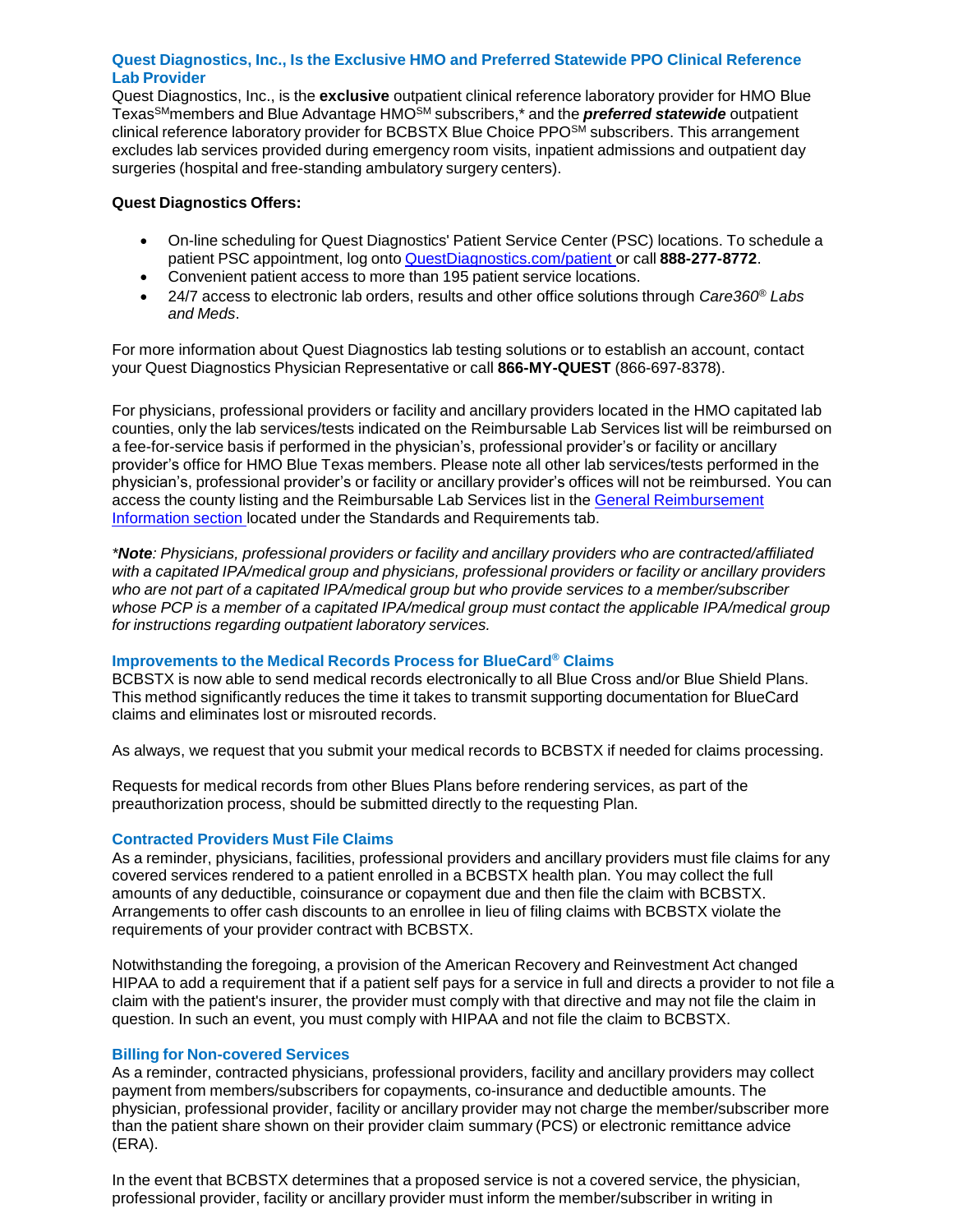advance. This will allow the physician, professional, facility or ancillary provider to bill the member/subscriber for the non-covered service rendered.

In no event shall a contracted physician, professional provider, facility or ancillary provider collect payment from the subscriber for identified hospital acquired conditions and/or serious reportable events.

#### **Medical Policy Disclosure**

New or revised medical policies, when approved, will be posted on the BCBSTX provider website on the 1st or 15th day of each month. Those medical policies requiring disclosure will become effective 90 days from the posting date. Medical policies that do not require disclosure will become effective 15 days after the posting date. The specific effective date will be noted for each medical policy that is posted.

To view active and pending medical policies go to [bcbstx.com/provider](https://www.bcbstx.com/provider/) and click on the Standards & Requirements tab, then click on the Medical Policies offering. After reading and agreeing to the disclaimer, you will then have access to active and pending medical policies.

#### **Draft Medical Policy Review**

In an effort to streamline the medical policy review process, you can view draft medical policies on the BCBSTX provider website and provide your feedback online. If there are any draft medical policies to review, these documents will be made available for your review around the 1st and the 15th of each month with a review period of approximately two weeks.

To view draft [medical](http://www.medicalpolicy.hcsc.net/medicalpolicy/disclaimer?corpEntCd=TX1) policies go to our provider website and click on the Standards & Requirements tab, then click on the Medical Policies offering. After reading and agreeing to the disclaimer, you will then have access to view any draft medical policies, if available.

#### **No Additional Medical Records Needed**

Physicians, professional providers or facility or ancillary provider who have received an approved predetermination (which establishes medical necessity of a service) or have obtained a radiology quality initiative (RQI) from AIM Specialty Health need not submit additional medical records to BCBSTX. In the

event that additional medical records are needed to process a claim on file, BCBSTX will request additional medical records at that time.

Predetermination does not guarantee payment. All payments are subject to determination of the insured person's eligibility, payment of required deductibles, copayments and coinsurance amounts, eligibility of charges as covered expenses, application of the exclusions and limitations, and other provisions of the policy at the time services are rendered.

#### **Importance of Obtaining a Preauthorization/Referral**

A preauthorization/referral is required for certain types of care and services. Although BCBSTX participating physicians, professional providers and facility and ancillary providers are required to obtain preauthorizations/referrals, it is also the responsibility of the member/subscriber to confirm that this action has been taken for services that require a preauthorization/referral.

Preauthorizations/referrals must be obtained for any services provided by someone other than the member's primary care physician (PCP) (i.e., specialist, ambulatory surgery centers, ancillary, etc.). A preauthorization/referral is also needed for an initial stay in a facility and any additional days or services added on.

If a member/subscriber does not obtain a preauthorization/referral for initial facility care or services, or additional days or services added on, the benefit for covered expenses may be reduced.

A preauthorization/referral does not guarantee payment. All payments are subject to determination of the member/subscriber's eligibility, payment of required deductibles, copayments and coinsurance amounts, eligibility of charges as covered expenses, application of the exclusions and limitations and other provisions of the policy at the time services are rendered.

If a preauthorization/referral request is received from an out-of-network (OON) provider and the member/subscriber does not have an OON benefit, BCBSTX will contact the ordering provider to discuss network options. However, if a member/subscriber has an OON benefit, OON benefits will apply, which could result in a higher cost sharing.

### **Avoidance of Delay in Claims Pending COB Information**

BCBSTX receives thousands of claims each month that require unnecessary review for coordination of